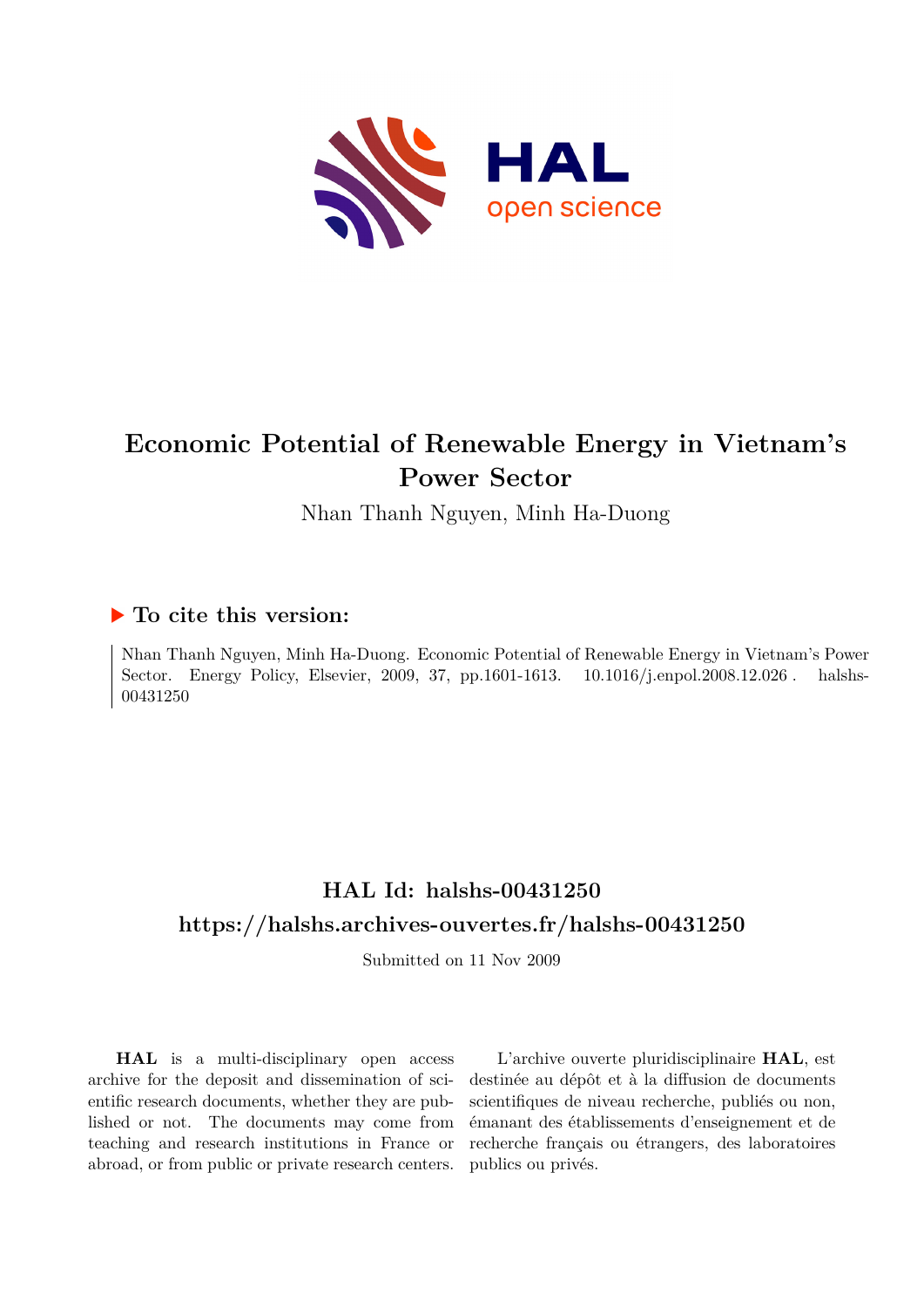#### **Economic Potential of Renewable Energy in Vietnam's Power Sector**

## **Nhan T. Nguyen+ and Minh Ha-Duong++**

**+** *Ph.D student, Centre International de Recherche sur l'Environnement et le Développement, CIRED-CNRS*  **++***Chargé de Recherche, Centre International de Recherche sur l'Environnement et le Développement,CNRS* 

#### **Abstract**

A bottom-up Integrated Resource Planning model is used to examine the economic potential of renewable energy in Vietnam's power sector. In a baseline scenario without renewables, coal provides 44% of electricity generated from 2010 to 2030. The use of renewables could reduce that figure to 39%, as well as decrease the sector's cumulative emission of  $CO_2$  by  $8\%$ ,  $SO_2$  by  $3\%$ , and  $NO_X$  by  $4\%$ . In addition, renewables could avoid installing 4.4 GW in fossil fuel generating capacity, conserve domestic coal, decrease coal and gases imports, improving energy independence and security. Wind could become costcompetitive assuming high but plausible on fossil fuel prices, if the cost of the technology falls to 900 US\$/kW.

*Key words:* integrated resource planning, renewable energy, electricity generation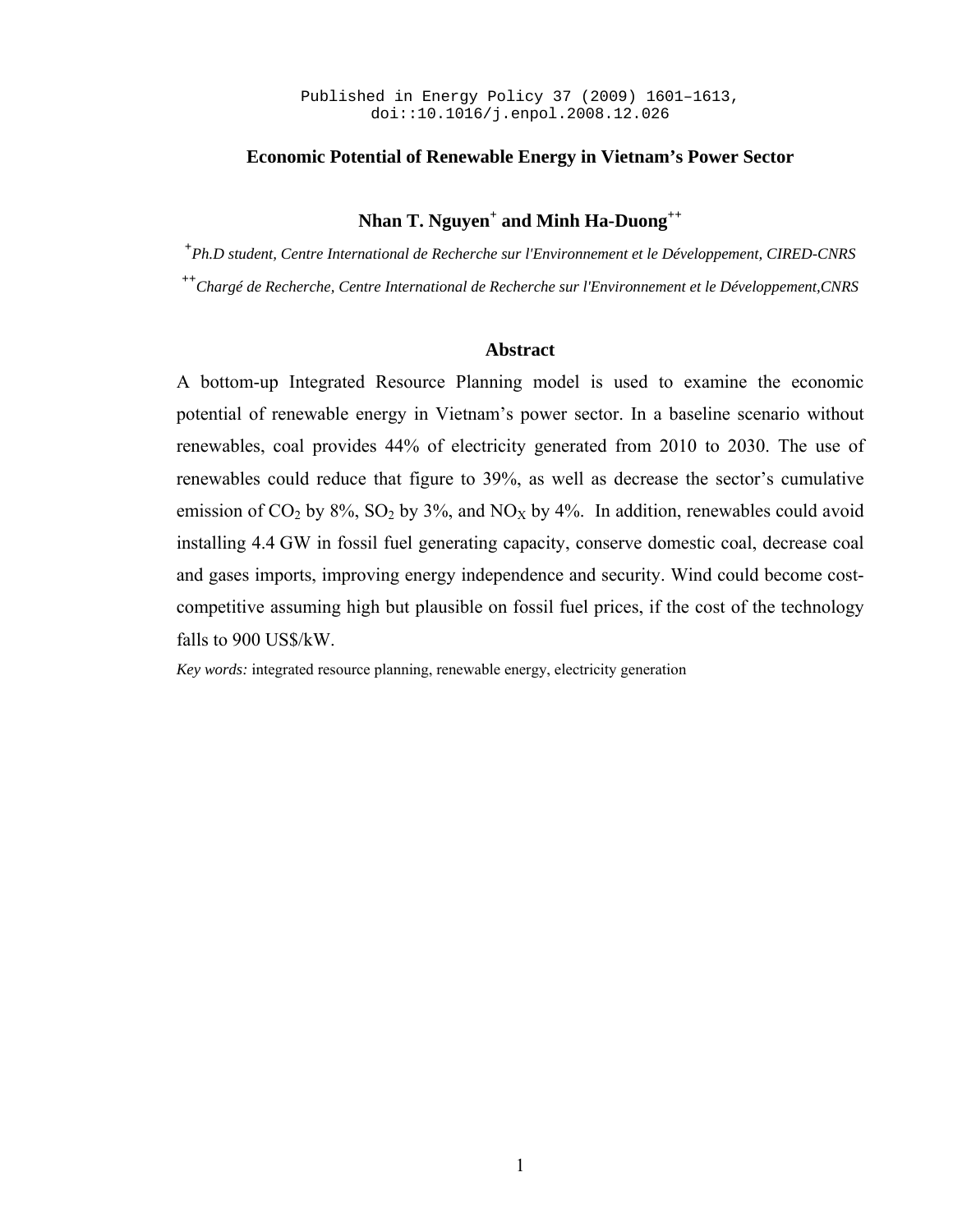#### **1. Introduction**

The transformation to a mostly market-driven economy has led Vietnam to faster economic growth with annual rates of 7-8% during the last decade. The need for electricity services in Vietnam has been increasing in parallel with industrial development, migration of people to cities, and rising living standards. As discussed by Nguyen and Tran (2005), and Khanh, Q. Nguyen (2007b), given the high growth of electricity generation in Vietnam, thermal power generation is likely to increase in the years to come. Coal is expected to be the dominant fuel for electricity generation from 2015 to 2030. As a result, the share of  $CO<sub>2</sub>$  emission coming from the power sector in the national  $CO<sub>2</sub>$  emission inventory is expected to grow. Yet increasing the use of fossil fuels to meet growing worldwide demand for electricity, especially in developing countries, goes against the need to prevent dangerous climate change globally, and has detrimental health and environmental effects locally.

There is an extensive literature on how to mitigate emissions by using different combinations of primary energy resources to generate electricity in Asia. Chattopadhyay, D. (1994) analyzed some mitigation options such as switching cleaner fuels (i.e. from coal to natural gas) to reduce  $CO<sub>2</sub>$  emissions in India's power sector. Fernando et al. (1994) developed an integrated resource planning approach considering both supply and demand side options to address the twin problems of environmental degradation and capital costs in developing countries. Benjamin, F. Hobbs (1995) examined how environmental concerns, increased competition, and growing uncertainty have changed the needs of utility planners for optimization models and surveyed a range of models for electric utility resource planning that have developed in response to those needs. Swisher et al. (1997) assembled all necessary information addressing tools and methods for integrated resource planning to improve energy efficiency and protect the environment. Shrestha et al. (1998) developed the integrated resource planning (IRP) model to address the implications of a carbon tax and technological constraints in a developing country. Shrestha and Marpaung (1999) analyzed alternatives for reduction of greenhouse gases from Indonesian electric power generation by integrating supply- and demand-side options in an electric utility planning considering the effects of carbon tax. Shrestha and Marpaung (2002) examined the implications of  $CO<sub>2</sub>$  emission targets in Indonesian power sector using the IRP analysis. Somporn et al. (2004) applied the IRP model to examine the effects of both supply and demand side options on the  $CO<sub>2</sub>$  mitigation potential from the power sector in Thailand.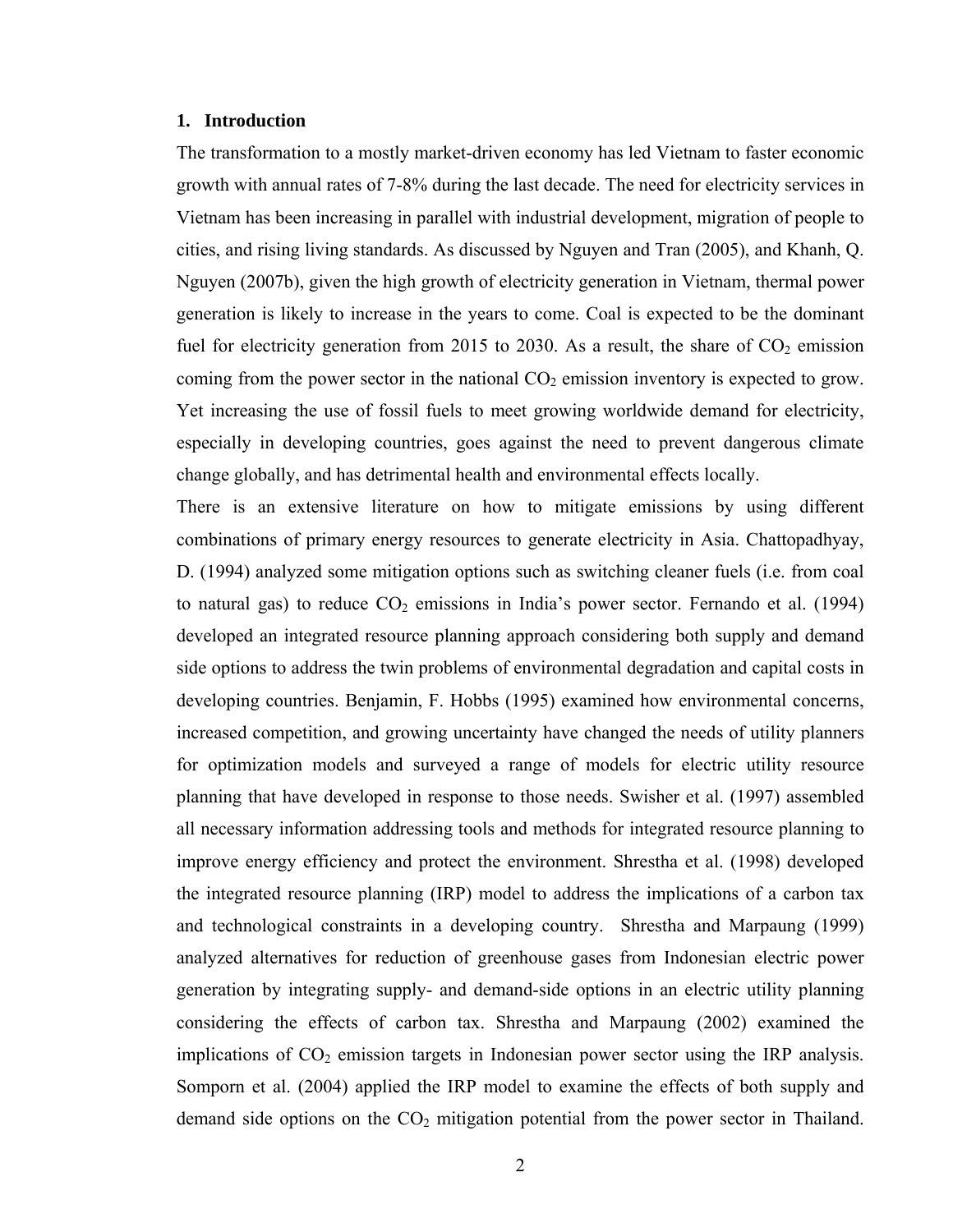Subhes C. B., and Dang, N.Q. Thang (2004) examined the cogeneration potential of the sugar industry to meet the increasing electricity demand in Vietnam based on avoided cost ground under the IRP framework, Khanh, Q. Nguyen (2007a, 2007b) estimated the potential of wind energy using a geographical information system assisted approach and used the MARKAL, a least cost model, to simulate the impacts of wind power generation and  $CO<sub>2</sub>$  emission constraints on the future choice of fuels and technologies in Vietnam's power sector. All of these studies suggest that integrating renewable energy sources in a cost-effective way is a necessary answer to the energy/environment dilemma.

This paper attempts to give new insights about what it is possible to do in terms of generating electricity and reducing carbon emissions in Vietnam. The originality of this study is to explore the potential of all renewable energy sources together for electricity generation in Vietnam. To this end, using the IRP model we analyze the optimized integration of a large array of grid-connected renewable energy technologies, i.e. hydro, geothermal, biomass, wind, solar,…,etc., in the power electric generation system to meet the challenges of soaring electricity demand, growing environmental concerns, energy pricing climax, and energy security over the period 2010-2030.

The next section summarizes the development of Vietnam's power sector from 1995 to 2005 and official projections out to 2030. It also summarizes quantitatively the national potential of renewable energy sources for electricity generation. Section 3 presents the IRP model and the two scenarios to be compared: with and without renewables. Results discussed in section 4 examine the extent to which renewables can substitute for coal in the optimal generation mix through 2030, and the economic and environmental benefits of such substitution. Section 5 presents a sensitivity analysis based on electricity demand forecast scenarios, the availability of fuels/electricity sources, trends of fossil fuel prices, and costs of renewable energy technologies. Some policy implications are then proposed for the electric power-generation expansion plan in Vietnam. Section 6 concludes.

#### **2. The power sector and renewables in Vietnam: status and perspectives**

Electricity generation, transmission and distribution in Vietnam are mostly provided by Electricity of Vietnam (EVN), a state-owned monopoly established in October 1994 under the Ministry of Industry. At the end of 2005, the total electricity-generation capacity was 11,340 MW, of which Electricity of Vietnam facilities accounted for approximately 78%. The remainder was owned by other local and foreign Independent Power Producers.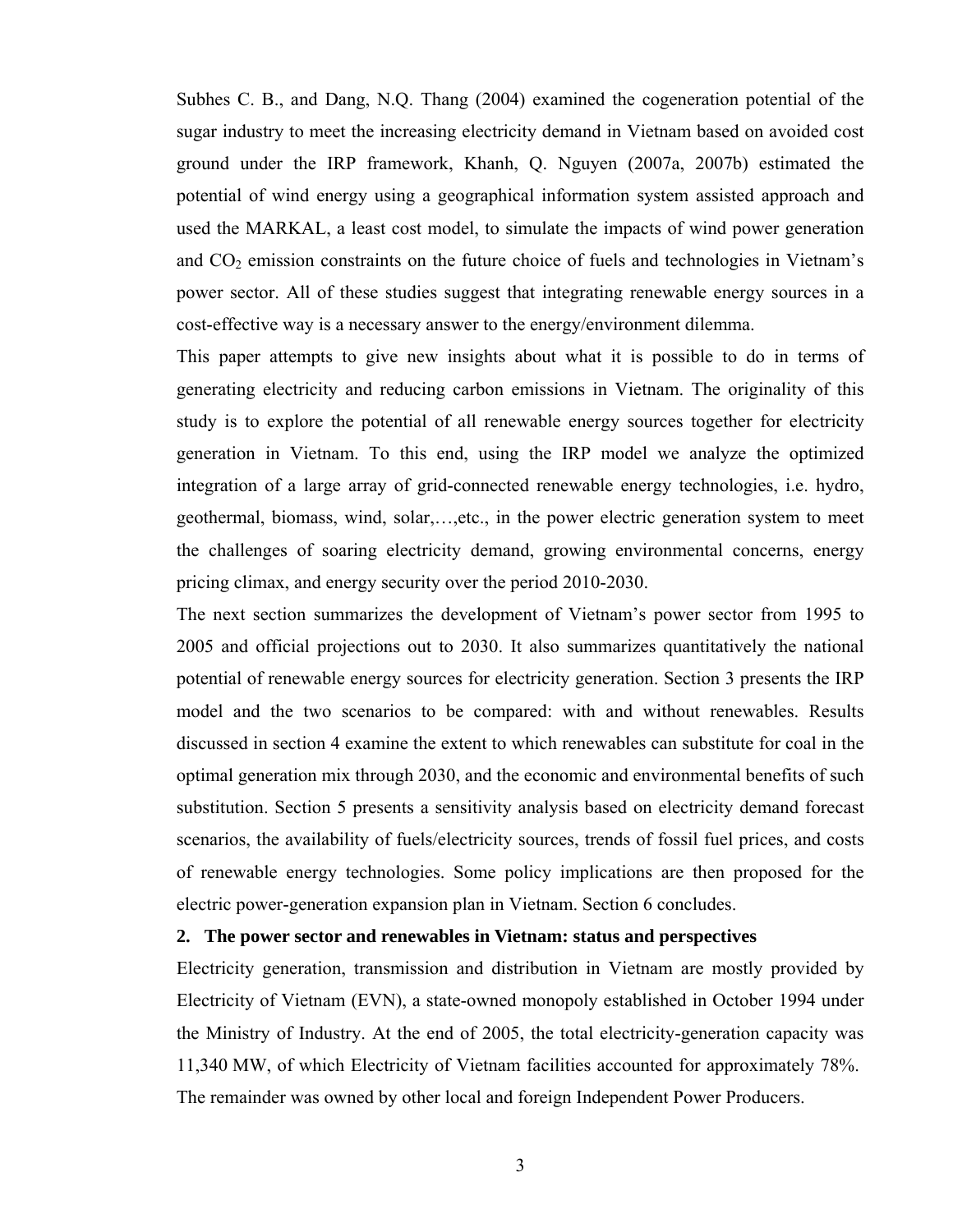The current electricity generation system in Vietnam consists of thermal gas-based power plants (39%), hydropower plants (37%), and thermal coal; this last now accounts for approximately 16% of electricity generation, and it will play an increasingly important role in the medium and long term. Transmission and distribution loss in Vietnam remains high, even if it has been significantly reduced from 22% in 1995 to 12% in 2005. EVN has developed a plan to reduce transmission and distribution losses to less than 8% by 2025 (Electricity of Vietnam, 2006a, 2006b).

The development of the electric power sector in Vietnam is managed using the Power Development Master Plan, which estimates the need for electricity and plans the overall development of the power sector during a 10-year period, taking into account the subsequent 10-year period. The current Sixth Power Development Master Plan was approved by the Prime Minister in July 2007. It projects that an additional capacity of more than 10,000 MW will be required between 2005 and 2010 to meet the rapidly growing demand for electricity services. Figure 1 maps the distribution of electricity-generation sources in Vietnam planned for 2010.

Figure 2 presents the historical and forecasted need for electricity energy in Vietnam since 1990, when the Vietnamese Government launched a comprehensive reform. This reform has helped to improve people's living conditions and has driven the development of the national economy. Gross domestic production (GDP) in Vietnam has experienced a rapid growth rate of 8.2% per annum during 1991-1995. The strong economic growth is the main reason that electricity demand has increased by 13.5% over the same period. Demand then grew faster, by 14%, over the period 1995-2005, together with economic development. The Sixth Master Plan was formulated based on scenarios for development of different economic sectors and regions and a comparative analysis using the three forecasting methods of multiple regression, elasticity and intensity. According to this Plan, the electricity demand is expected to increase by 15% per annum in the low-demand scenario and by 18% per annum in the high-demand scenario over the period of 2010-2030.

Renewable energy potentials are commonly classified in different categories of theoretical, technical, and economic potential. Theoretical potential is defined at the maximum energy that could be exploited in a region considering only thermodynamic constraints. Technical potential is defined by the energy that could be yielded using existing technology, and thus depends on the date of assessment. Economic potential is defined by the energy that could be yielded using economically feasible installations. Infrastructure or technical constraints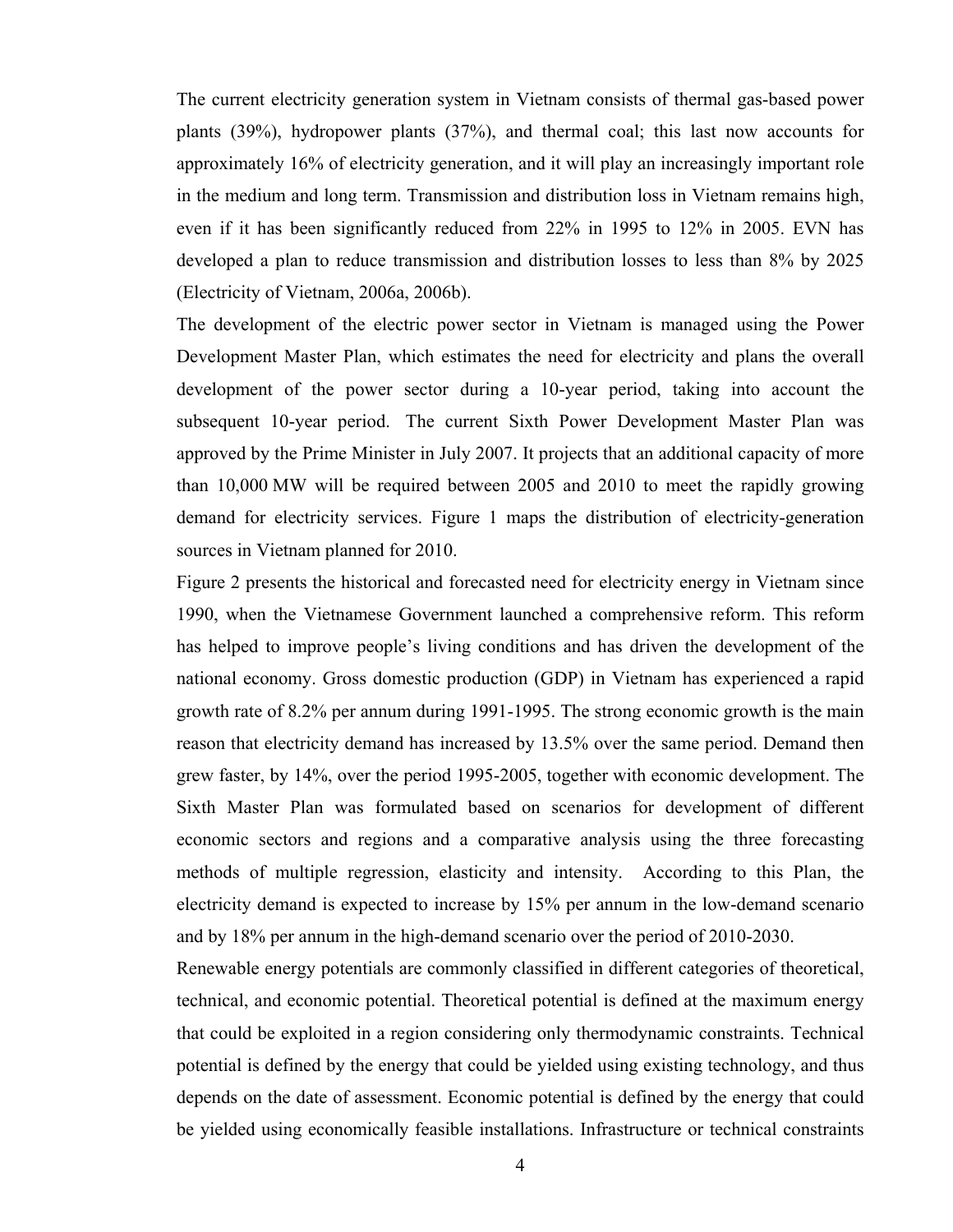and economic aspects (costs of alternative competitive energy sources) determine the limits of the economic potential (Voivontas et al., 1998). Table 1 shows that Vietnam has lots of renewable energy sources that are not yet fully exploited.

*Hydro energy:* Vietnam has 2 400 rivers 10 km or longer. The hydro energy economic potential is estimated at 84 TWh/yr, which is more than the electricity consumption of 46 TWh in 2005.

*Hydro pump storage energy:* Vietnam's economic potential is over 10,000 MW of hydro pump capacity. These resources are mainly located in the northern and southern areas of the country.

*Geothermal energy:* With more than 300 hot streams from 30 °C to 148 °C, Vietnam is preliminarily estimated to have 1, 400 MW that could be developed for direct use and producing electricity. In which, 400 MW geothermal capacity could be developed for producing electricity up to 2020.

*Biomass energy:* Biomass resources that could be used for generating electricity include rice husk, paddy straw, bagasse (sugar cane, coffee husk, and coconut shell), and wood and plant residue with a potential of 1000-1600 MW.

*Solar energy:* Vietnam lies from 23° to 8° North latitude and has good constant solar sources. In the southern and central areas, solar radiation levels range from 4 to 5.9 kWh/ $m^2$ /day uniformly distributed throughout the year. The solar energy in the north estimated to vary from 2.4 to 5.6 kWh/ $m^2$ /day.

*Wind energy:* Vietnam has approximately 513 GW of theoretical capacity. Excluding restrictions on the exploitation of the potential, 120.5 GW of wind power capacity, about 10 times the peak load demand in 2005 is estimated economically feasible for producing electricity.

In what follows, we examine the economic potential of renewables, assuming that no barriers to the adoption of these renewable energy technologies and that they are used optimally from a lowest-cost perspective. We use the integrated resource planning (IRP) model to compare two optimized plans for expanding electricity generation in Vietnam, one with and the other without renewables. To this end, sensitivity analysis is performed to seek greater energy independence and energy security by integrating diverse energy sources and to response the questions of at what conditions would the renewables become costcompetitive with fossil options in Vietnam.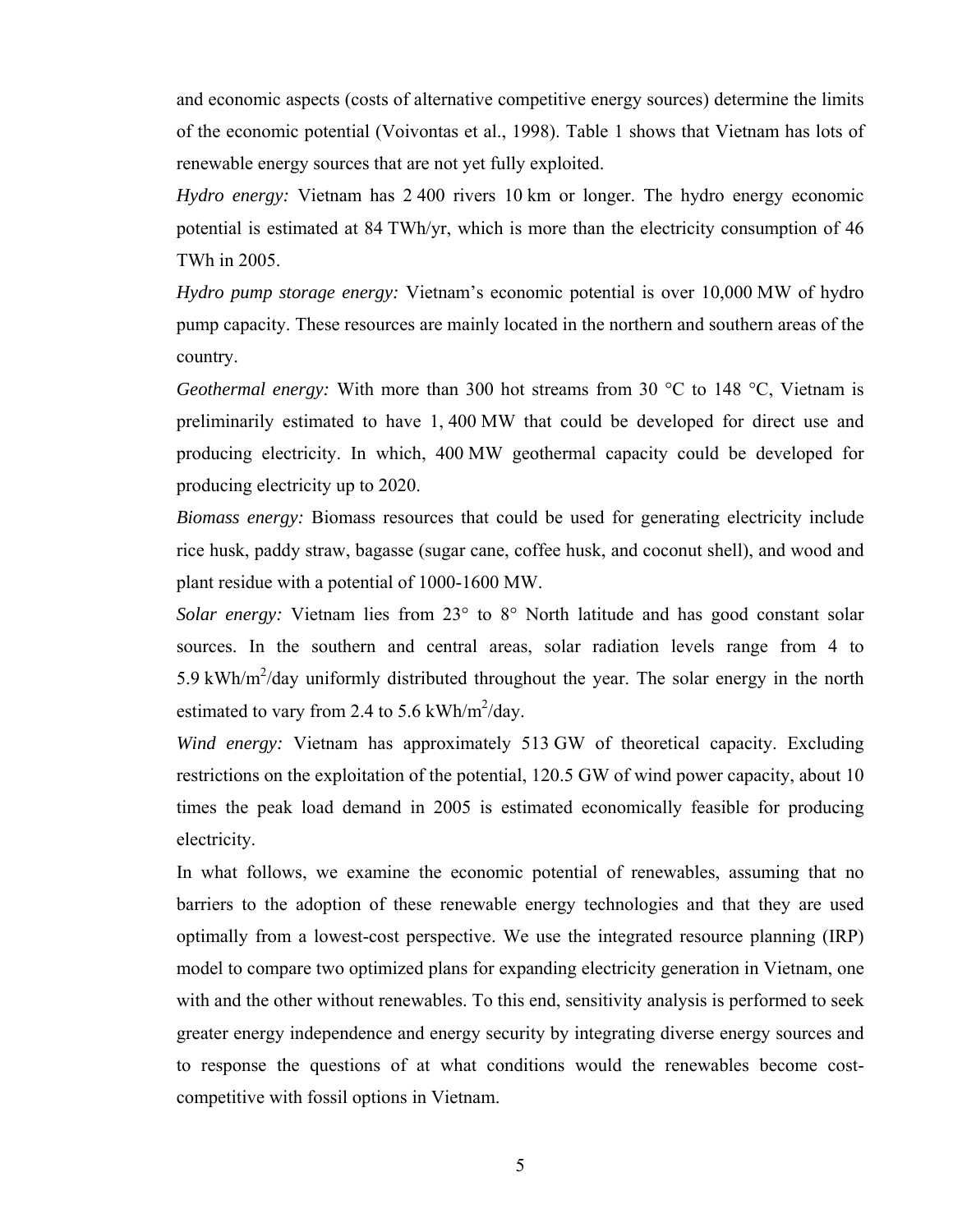#### **3. The Integrated Resource Planning (IRP) model**

Most developing countries face the chronic problem of insufficient financial resources for developing their electric power sector because such development requires huge capital investments. Ineffective exploitation and use of limited domestic energy resources usually leads to electric power supply shortages, creating the need to import fuel or electricity, which puts a major drain on foreign exchange reserves. Moreover, climate change and public health problems can further complicate the development of the power sector in these countries. The United Nations Conference on Environment and Development agreed in June 1992 that all countries should adopt necessary adequate programs to restrain increases in greenhouse gas emissions. This restraint is an environmental hindrance to the development of the power sector in many developing countries.

To address these challenges, energy planners use optimization methods for electric utility resource planning, which is the selection of power generation and energy efficiency resources not only to meet the increasing need for electricity services with cost-effective reductions in the use of electricity, but also lessen the impacts associated with electricity generation. Shrestha and Nguyen (2003) presents the integrated resource planning (IRP) model, which was developed in 1998 by the Energy Program of the School of Environment and Resources Development of the Asian Institute of Technology. It uses mixed-integer linear programming (MILP) to compute a lowest-cost electricity-generation capacity expansion plan. The objective function of the IRP model is to compute the least cost combination of generation capacities of different generation sources, the level of end-use electrical appliances to be added (i.e. demand side), and the level of electricity generated by different plants subject to the following constraints:

*(i) Demand constraint:* the total power generation by all power plants (existing and future) and generation avoided by demand-side management options should not be less than the total projected power demand in all periods  $\left($ blocks $\right)$ <sup>1</sup>, seasons, and years of the planning horizon.

*(ii) Plant availability constraint:* the power generation of each plant is limited to the capacity and availability of the plant during each period of the day.

 $\overline{a}$ 

<sup>&</sup>lt;sup>1</sup> The daily chronological load curve in the model is divided into several blocks (i.e. time intervals) in order to adequately reflect the effects of variations in power demand over various periods of a day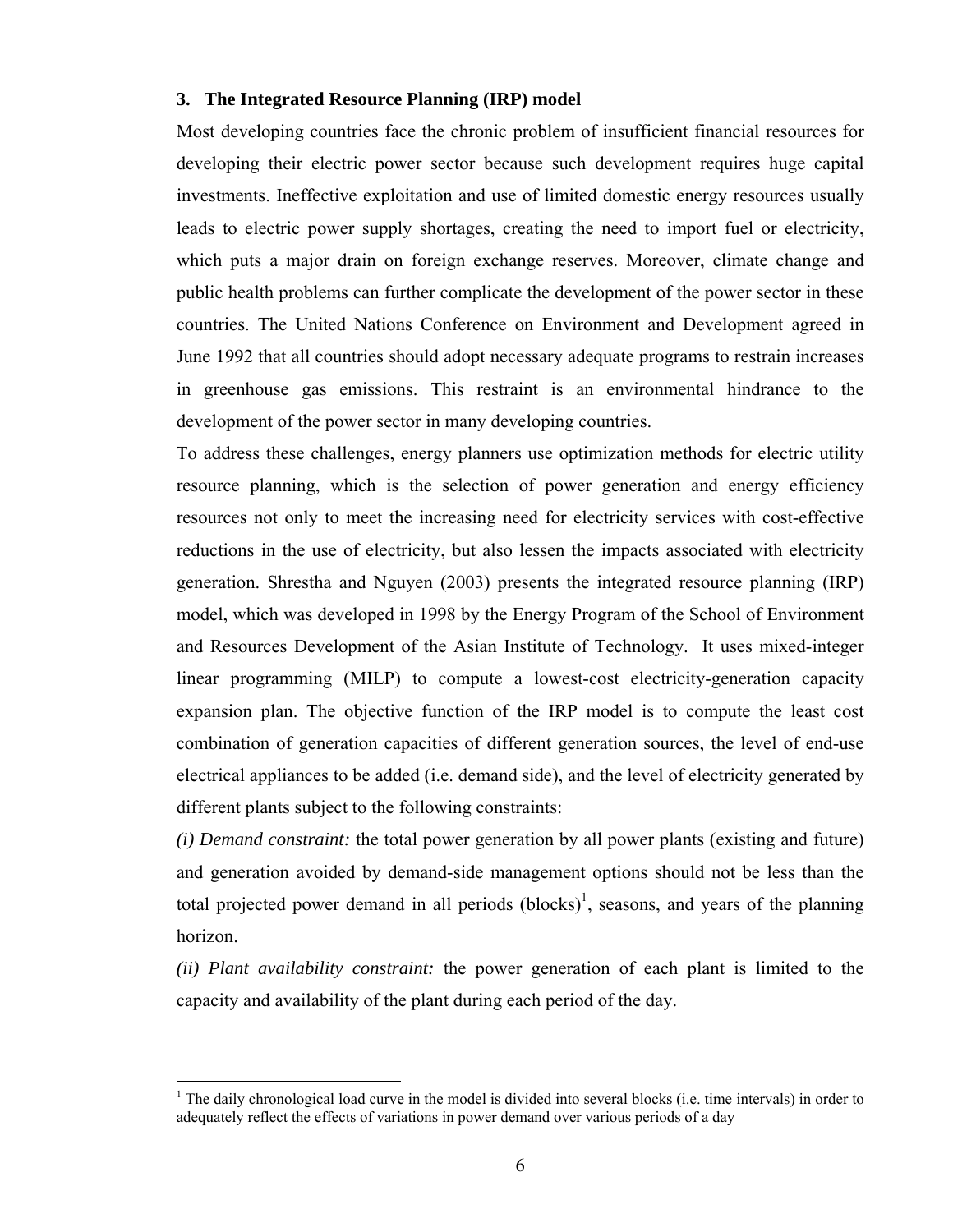*(iii) Reliability constraint:* the total power generation capacity of all the plants and generation capacity avoided by demand-side management options must not be less than the sum of the peak power demand and the reserve margin in each year of the planning horizon.

*(iv) Annual energy constraint:* a maximum limit is set on the energy generation at each plant based on its existing capacity, availability, and maintenance schedule.

*(v) Hydro energy availability constraint:* the total energy output of each hydro plant in each season should not exceed the plant's maximum available quantity of hydro energy.

 *(vi) Maximum potential capacity constraint:* total installed capacity of each type of power plant must not exceed the maximum allowable capacity of that plant type.

*(vii) Minimum operation capacity constraint:* all selected thermal generating units, depending on their characteristics (off-peak, intermediate, peak plants…,etc.) must be operated and dispatched to generate electricity energy production at a certain minimum business running capacity, at least.

 *(viii) Fuel or resource availability constraint:* energy generation from a plant cannot exceed the maximum available quantity of fuel supply resources.

*(ix) External power availability constraint:* energy generation imported cannot exceed the maximum available quantity of external power generation resources.

 *(x) Demand side management constraint:* the level of energy-efficient device selected in a year must not exceed the maximum feasible level of such device in the year.

We consider 14 alternative generation technologies and 10 kinds of fuels. Table 2 summarizes the technical, economic, and environmental characteristics of these generation technologies. The renewable energy generation technologies (RET) considered are: small and mini hydro, geothermal, wind turbine, solar grid connected, biomass-based integrated gasification combined cycle, and biomass direct combustion. Table 3 displays the fuel prices used in the model. Price escalation is defined as the total annual rate of increase in a cost, including the effects of both inflation and real escalation. We assumed that the fuel prices could increase 1-2 percent per year. All energy prices based 2005 and their escalation rates were estimated by Institute of Energy, 2006c. These were used to prepare and evaluate nuclear power development plan in Vietnam and are relatively moderate compared to the market levels observed in early 2008. We, however, carried out a sensitivity analysis, using higher levels of energy prices for more precisely estimation of renewables generation potential compared to fossil fuels options.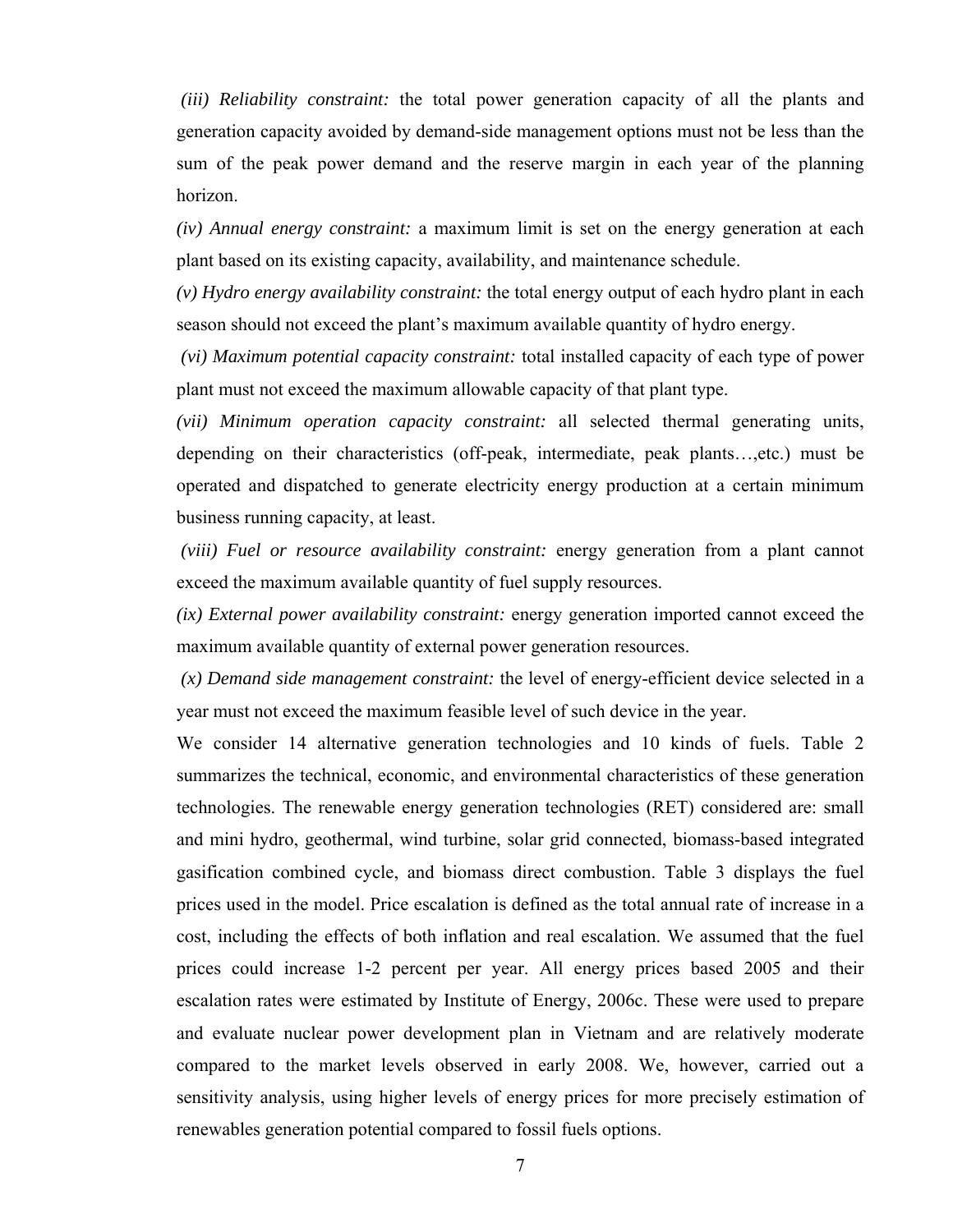Through IRP simulation, 2 seasons (rainy and dry) are modeled in a year. The load curve in a day of a season is divided into 24 blocks (1 hour/block). Renewable energies (such as wind, solar, and small hydro) generation is modeled correlatively to its intermittent nature. In the IRP, plant dispatch is modeled under merit order method and the readiness of generating electricity from renewable plants depends on their energy source availability, i.e. generation of wind/solar technology depended on the available level of wind, sunlight in each block of a day, and that of small hydro depended on the water level in each season. In this study, the economic potential of renewable energy and its implications for the development of electric power generation in Vietnam are analyzed by comparing a model run without renewables against a model run with renewables. The two scenarios will be named "B1" and "B2". The B1 scenario assumes that the power sector in Vietnam for a period of 2010-2030 will not develop any renewable energy sources, except for large hydro and hydro pump storage. The B2 scenario assumes that during the same period, all of the economically possible RETs mentioned above will be considered for sustainable development of electric power generation in Vietnam. In all other respects, the scenarios are identical. Both scenarios assume the adoption of highly energy-efficient thermal technologies such as supercritical and IGCC coal-fired plants, NGCC gas-fired plants and they assume that there are no direct climate change policy interventions. The same average predicted load demand, transmission and distribution losses, and electricity consumed in each period (see Table 4) are applied to both scenarios. Furthermore, both assume that nuclear energy and demand-side management are not used.

To meet the rapid increase in electricity demand forecast for 2010-2030, Vietnamese organizations are considering different economic alternatives for expanding the electricitygeneration system. Fuels considered economically viable for producing electricity are domestic fossil fuel resources and imports, including imported electricity. The availability of domestic fuels supply is based on exploiting estimation scenarios of natural gas and coalmining industries locally. The possibilities for importing fuel or electricity sources have been estimated depending on their availability and national financial resources. The electricity import is mainly from hydro sources via ASEAN power interconnection system projects that have been concurred or negotiating with neighbor countries such as China, Lao, and Cambodia. The success of these projects depends on involved countries' economic development, impacts of international market pricing level, national strategy on bilateral and multilateral cooperation, etc.... The Vietnamese Government agencies,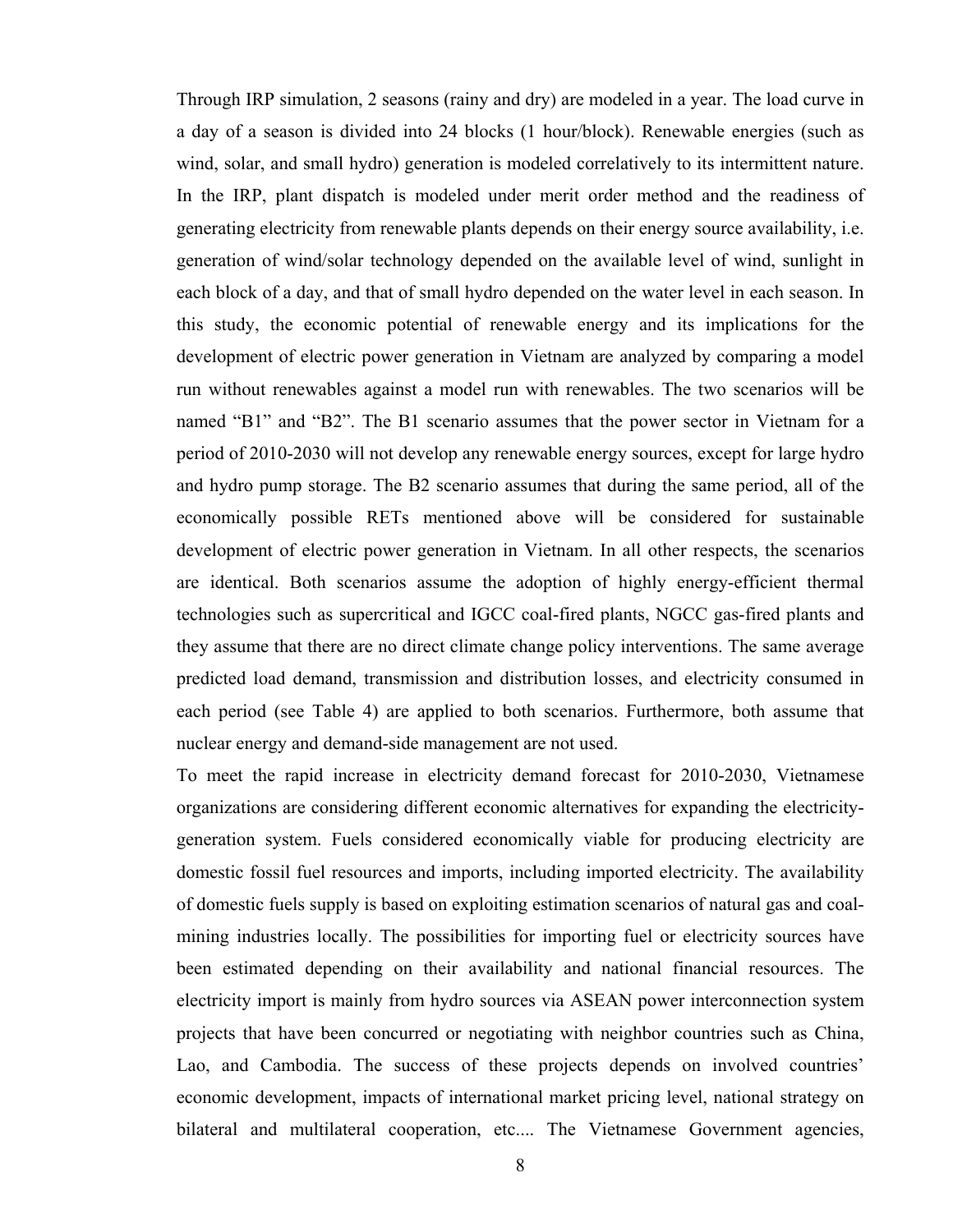however, have also carried out an overall assessment of the feasibility of importing electricity and its purchasing prices from these projects (Institute of Energy, 2006c). In the model, the electricity imports are simulated by different hydro generation sources with purchasing electricity prices varied from 4.3 to 4.9 \$cent/kWh. Table 5 indicates the maximum quantity of domestic fuels supply and imports (fuels/electricity) for baseline scenarios and sensitivity analysis.

The scenarios applied in this study coincide with the baseline forecast and estimates from official Vietnamese Government agencies. These predictions, however, include very few renewables.

#### **4. Results**

Since IRP is a bottom-up optimization model, optimizing over a broader technology portfolio can improve results. Thus, it is no surprise that the B2 run (with renewables) performs better economically than the B1 run (without renewables). More interesting, perhaps, are the quantitative differences between the two scenarios, which are summarized in Tables 6 and 7 and discussed in more detail below. We examine in turn the implications for electricity planning, the benefits of using renewables from the perspective of domestic energy security, the cost improvements, and the environmental benefits.

Overall, IRP simulation suggests that 4.4 GW could be obtained from renewable energy sources in a cost-effective manner for the production of electricity in Vietnam. Small hydro and geothermal energy account for 45.5% and 31.8% of this quantity, respectively. The rest comes from biomass energy (bagasse, rice husk, and paddy straw).

*Implications for Electricity Planning:* How could the combination of diversified energy sources, including unconventional energy sources, enable the expansion of electric power generation in Vietnam? IRP results indicate how the addition of electricity-generating capacity and the diversification of electricity sources could be technologically achieved during the specified period. Compared to the B1 scenario, the more cost-effective combination of energy resources in the B2 scenario reduces the total amount of electricity generated by conventional thermal plants. The IRP simulation suggests that electricity generation based on coal-fired plants can be reduced from 43.6% to 39%, and gas-fired plants reduced from 32.4% to 32.1%. This change is primarily due to the fact that RETs can compete more effectively against traditional electricity sources in terms of cost. The electricity generation based on oil-fired plants would be kept unchanged in both scenarios B1 and B2. This is because no new oil-fired plants would be cost-effective selected and all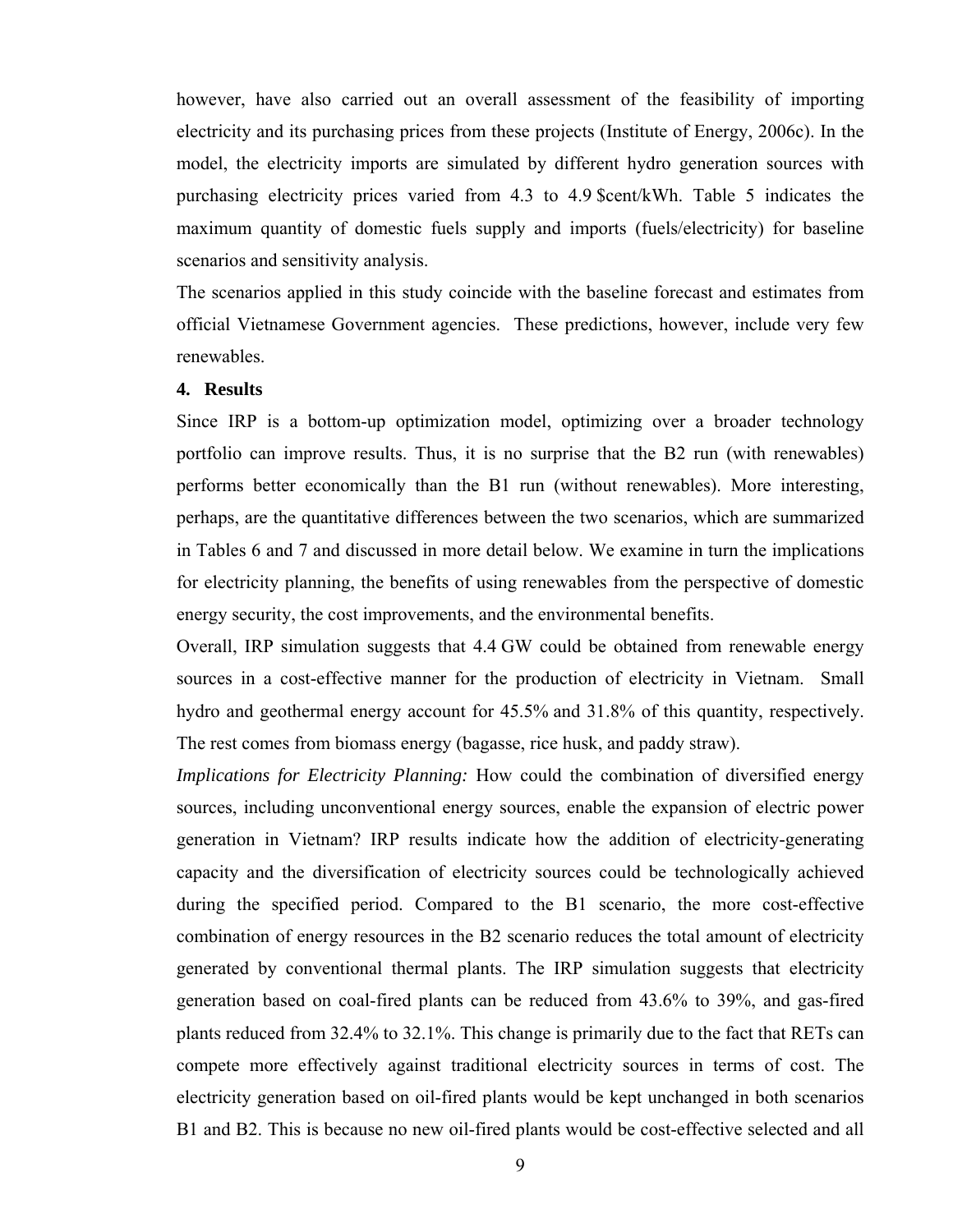the existing ones are continuously operated as reserve or peak generating units in the system to provide with a certain level of electricity generation in both scenarios.

Introducing RETs into the electric power-generation system could help the country to avoid installing 4.4 GW in fossil fuel generating capacity. This is because RETs offer the supplyside option of unit sizes of various capacities with low or zero fuel cost. Both advantages could make RETs more cost-effective than other technologies in responding to variations in demand for electric power at different times.

Renewables based capacity is a good but not perfect substitute for fuel-based capacity. The B2 scenario requires an increase of 232 MW in additional total generation capacity. This extract capacity allows, in the B2 case, to use less the least efficient generating plants. As a result, compounding renewable energy sources with conventional sources increases total average thermal efficiency from 46.7% in the B1 scenario to 47.2% in the B2 scenario. It also decreases the weighted average capacity factor<sup>2</sup> from 64.7% in the B1 scenario to 64.4% in the B2 scenario. This shows that generation units that are more energy-efficient can be more effectively utilized and some generation units that are less efficient can be relied upon less or even replaced completely. More geothermal grid-connected generation units with very high thermal energy efficiency could help significantly improve the overall average thermal system efficiency.

The total electricity generation as modeled here, which must be equal to or larger than total demand in equilibrium, is reduced by 19.5 TWh in the B2 scenario compared to the B1 scenario during the same outlook period. This is because in the IRP model all selected thermal generating plants (existing and future) are simulated with different minimum operating capacities depending on their characteristics (technologies, fuels, capacity, and off-peak, intermediate, peak operation modes,…,etc.). This simulation implies that whenever a thermal power plant is constructed, it must be dispatched to generate electricity at a certain minimum business running capacity, at least. On this simple ground, when some generating units on reserve with less efficiency but larger minimum operation capacities in scenario B1 are, in scenario B2, replaced by higher efficient units with smaller minimum operation capacities, the accumulated minimum electricity generation from those on reserve in scenario B2 could be reduced. This results in reduction in the total electricity

 $\overline{a}$ 

<sup>&</sup>lt;sup>2</sup> Capacity factor of a power plant is the ratio of its actual total electricity generation during a period to the maximum potential electricity generation if it had operated at full installed capacity during same period. The weighted average capacity factor is calculated from annual capacity factors with weights being the annual shares in cumulative electricity generation during the entire planning horizon.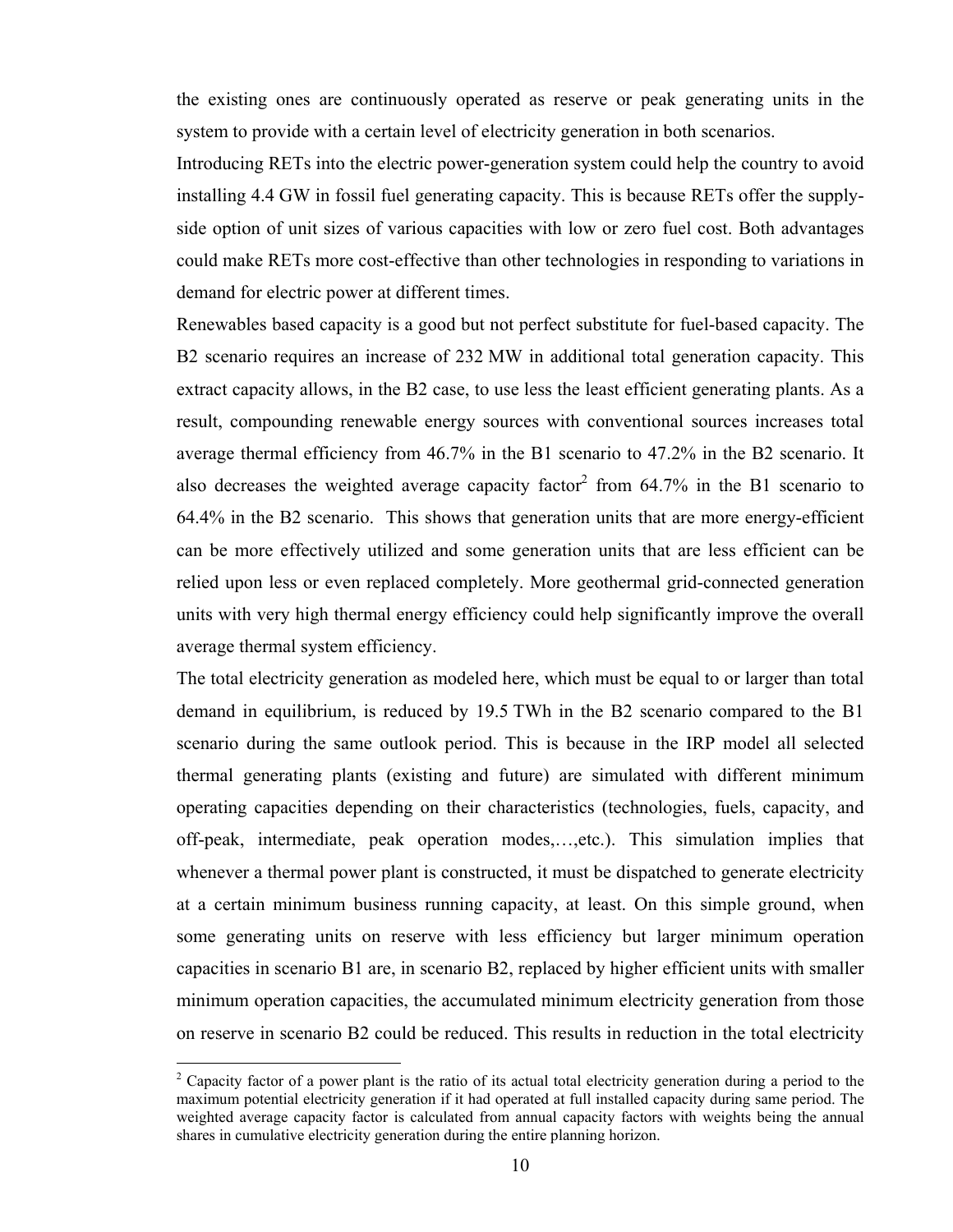generation in scenario B2 accordingly, compared to scenario B1 over the whole planning period.

The second question of how the development of electric power generation integrated with such RETs can maintain the same quality level of electricity services compared to the B1 scenario is also examined. As an answer to this question, Table 7 shows an decrease in the weighted average loss of load probability (LOLP)<sup>3</sup> from 0.05% in the B1 scenario to 0.01% in the B2 scenario and a significant reduction in total expected energy not served  $(EENS)^4$ from 57.7 GWh in the B1 scenario to 8.5 GWh in the B2 scenario during the specified planning period. This is because reserve capacity in the B2 scenario increases, and RET units are simulated with higher availability factors and lower unit forced outage rates.

*Implications for Natural Energy Resource Conservation and Energy Security:*

Figure 3 and Table 7 suggest that cost-effective renewable sources could substitute to a relatively small extent for domestic coal and natural gas. The country could save approximately 141.4 million tons of domestic coal and 1.53 billion  $m<sup>3</sup>$  of domestic gas for producing electricity during the specified period. Furthermore, Figure 4 indicates that the country could slightly reduce its imports: the demand for imported resources in the B2 scenario is only 304 million tons of coal, 75 billion  $m<sup>3</sup>$  of natural gas, and 377 TWh; compared to the B2 import demand of 311 million tons of coal, 78 billion  $m<sup>3</sup>$  of natural gas, and 385.6 TWh. This corresponds to savings of 1.34 billion US\$ in fuel/electricity imports.

These results were obtained assuming that the prices for domestic and imported fossil fuels are moderate and have annual inflation rate relatively slowly compared to the market levels observed in recent years. Prices in 2008, for example, reached levels higher than those assumed in the study by 20-50% for coal and gas, 70-85% higher for fuel oil. The annual inflation rate of fuel prices rose from 2.3% to 3% per year (World Energy Outlook, IEA 2006).

#### *Cost and Pricing implications:*

 $\overline{a}$ 

In the IRP model, the electricity price in terms of average incremental cost (AIC) and long run average cost (LRAC) does not play any driven role to compute the optimal solution.

 $3$  Loss of load probability (LOLP) is the proportion of time when the available generation is expected to be unable to meet the system load. Weighted average LOLP is calculated from annual LOLP figures of the system with weights being the annual shares in cumulative electricity generation during the entire planning horizon.

<sup>&</sup>lt;sup>4</sup> Expected energy not served (EENS) is the expected amount of energy not supplied during a period due to insufficient capacity.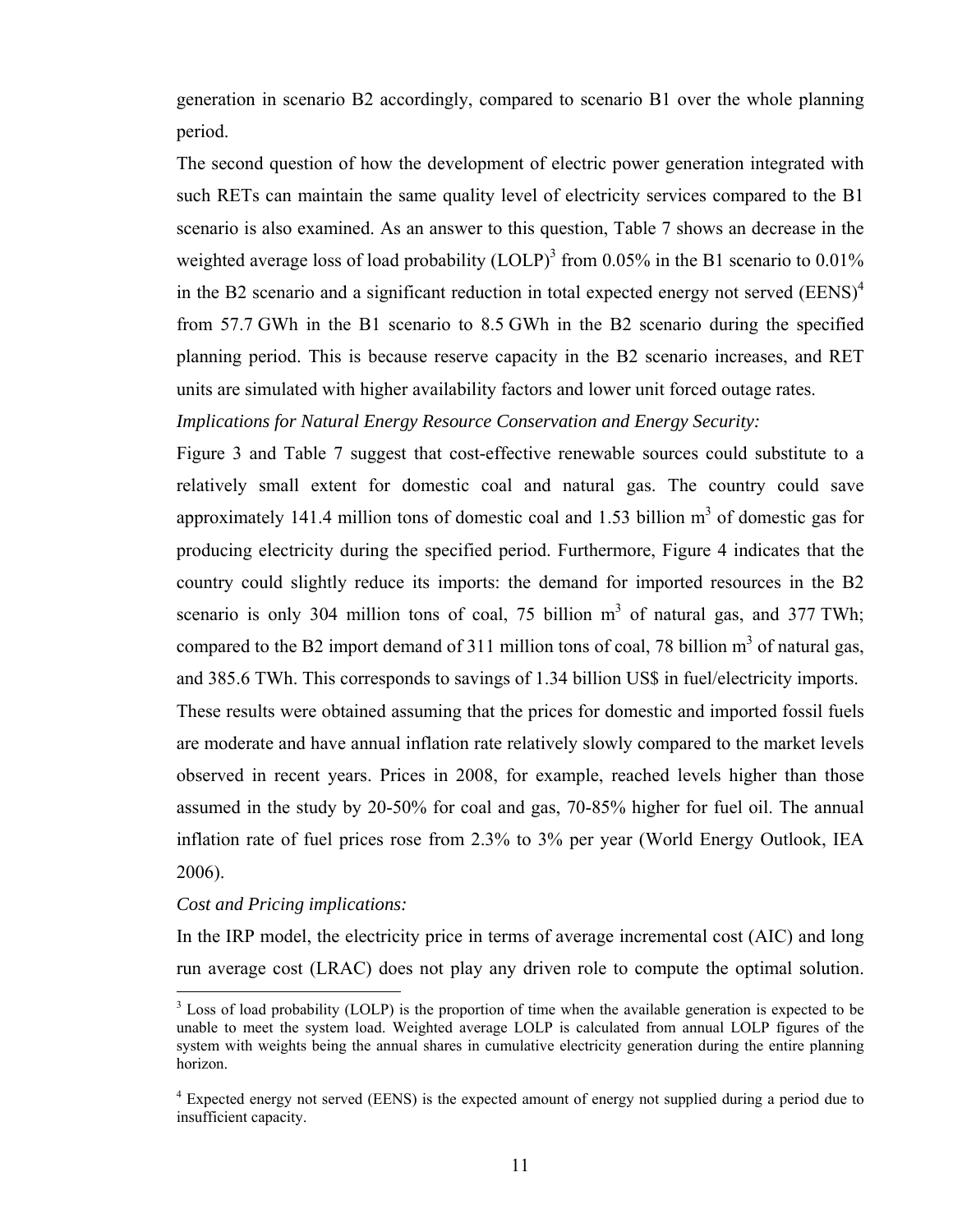These costs are calculated, based on the optimal solution computed for the electricitygeneration capacity expansion plan using the following formulas:

$$
AIC = \left( TC - C_1 - \sum_{i=1}^{T} VC_i / (1+r)^i \right) / \left( \sum_{i=2}^{T} (E_i - E_1) / (1+r)^i \right)
$$
 (1)

$$
LRAC = TC \left( \sum_{i=1}^{T} E_i / (I + r)^i \right)
$$
 (2)

where  $TC$  = present value of total cost including capital, fuel, operation and maintenance costs;  $C_1$  = present value of capital cost in year 1;  $VC_1$  is the total fuel, operation and maintenance, and demand-side management costs in year 1; *E1 and Ei* are the electricity generation in year 1 and year *i*;  $r =$  discount rate; and  $T =$  planning horizon.

Table 7 suggests that a reduction of 2.6% (1.3 billion US\$) in the total discounted cost of electric power-generation plan could be gained by optimizing the inclusion of renewables in the mix. Figure 5 and Table 7 compare the B1 and B2 scenarios in terms of annual fuel and variable cost. Since fuel and variable cost account for 60-75% of the cost of electricity production, the lower fuel and variable costs in the B2 scenario (1.1 billion US\$ lower compared to the B1 scenario) could lead to lower production costs. In addition, lower capital and fixed operation and maintenance (O&M) costs in the B2 scenario imply that some RETs in Vietnam, such as small hydro, geothermal, and biomass (except wood) could become cost-effective enough to compete against conventional sources.

The reasons of falling over time (especially during 2020-2030) in capacity and fuels costs as indicated in Figure 5 would be explained as: though the average electricity demand is estimated to increase by 15%-18%, the increasing rate of peak load demand in the period of 2020-2030 is relatively lower than that in previous years. In addition, in the IRP simulation the capacity on reserve is set to decrease gradually from 30% in year 2010 down to 0.25 over 2020-2024 and 0.2 over 2025-2030. These would be leading to reducing the additional capacity installed, i.e. capacity costs for the additions would be falling accordingly, to meet the peak load demand over the last years of the study time frame. Furthermore, over this period of 2020-2030, some of existing less efficient plants, i.e. higher fuels consumptions, would be retired and replaced by more efficient ones with lower fuels consumptions. This would result in falling fuel prices at the later part of the study period.

Integrating RETs in the development of electric power generation could not only help the country reduce the financial effect of increased demand for electricity, but it could also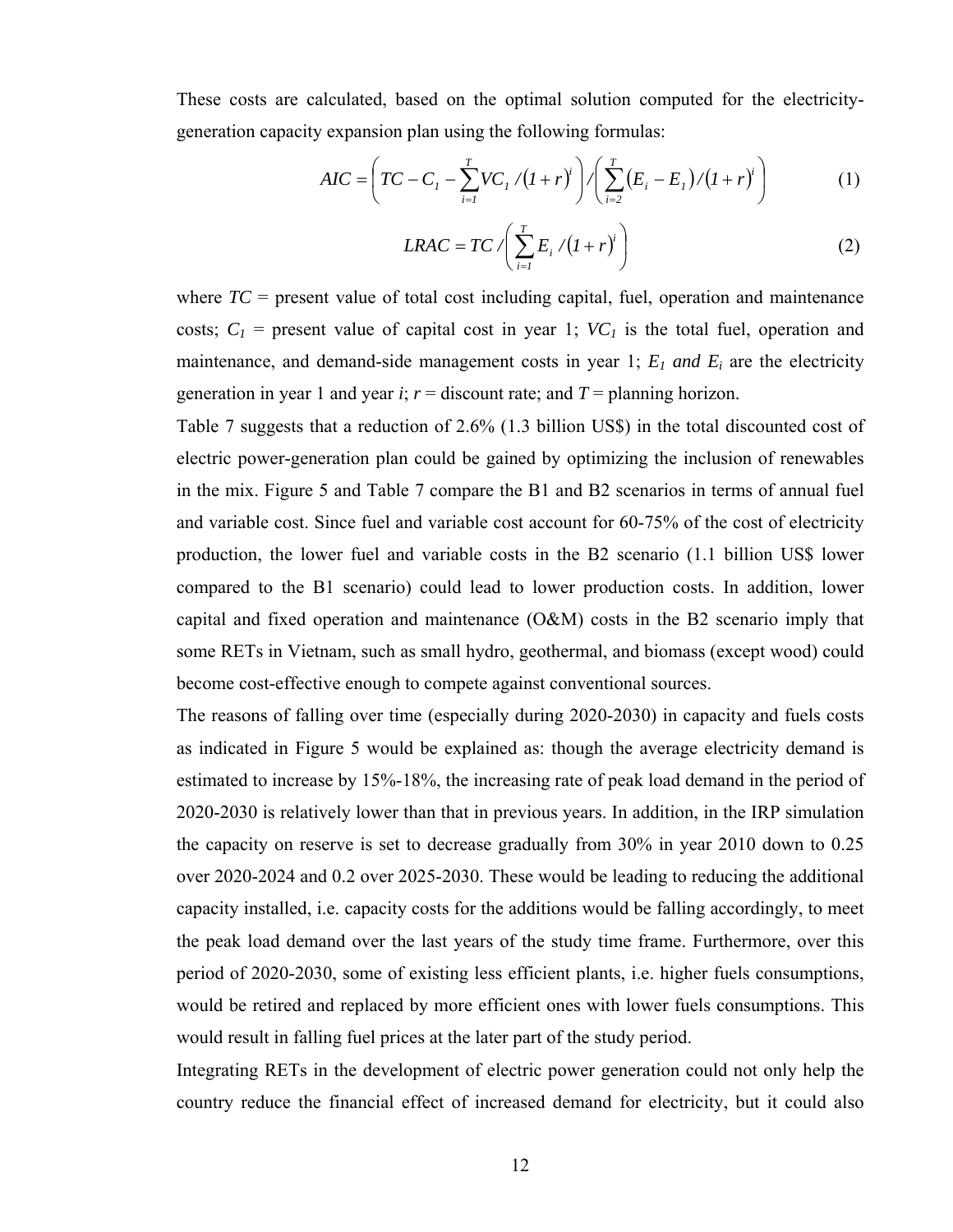reduce electricity pricing in Vietnam by 0.03 \$cent/kWh, in terms of average incremental cost (AIC), for the period of 2010-2030.

*Environmental Implications:* The IRP permits analysis of the mitigation potential of renewables with respect to emission of  $CO<sub>2</sub>$  and other harmful substances in the power sector in Vietnam.

Table 7 shows that the total cumulative  $CO<sub>2</sub>$  emission released in the B2 scenario is significantly reduced by 8% over 3825 million tons emitted in the B1 scenario for the period 2010-2030. This is an average reduction of 15 million tons of  $CO<sub>2</sub>$  per year during 2010-2030, which is a big fraction of the estimated 36 million tons of total  $CO<sub>2</sub>$  emission emitted from Vietnam's electricity-generation industry in 2006 (Nguyen and Tran, 2005). Typically for this kind of bottom-up model, the abatement cost is negative.

In addition to mitigating global emission, the country could also avoid  $3\%$  of total  $SO_2$  and  $4\%$  of total NO<sub>X</sub> emissions emitted during the same period. This is an average reduction of 3.9 kt of  $SO_2$  and 11.8 kt of  $NO_X$  per year during 2010-2030, which compares to the estimated 128.2 kt of total  $SO_2$  and 102 kt of total  $NO<sub>X</sub>$  emitted by the sector in Vietnam in 2006 (Nguyen and Tran, 2005).

In this study, the optimization procedure did not take into account the environmental or health costs of energy sources. Including these costs would reduce the use of conventional thermal power plants, especially coal-fired plants. At the social optimum, emissions of  $CO<sub>2</sub>$ and other harmful substances by the electricity-generating industry in Vietnam would be reduced accordingly.

#### **5. Sensitivity analysis and discussion**

The IRP simulation suggests that some power-generating plants based on renewable technologies such as solar, wind, and biomass wood are still not cost-effective, mainly because of the high cost of these technologies. However, these costs are expected to fall over time due to technological innovation.

In this study, sensitivity analyses referred to as SA1 through SA7 were performed for:

- + quantities of fuel/electricity imported and domestic fuels supply during the period 2020-2030, based on the country's policy and availability of fuel/electricity sources (Table 5)
- + low/high load demand forecasts, which reflect greater or smaller prospects for economic development during 2020-2030 (Table 4);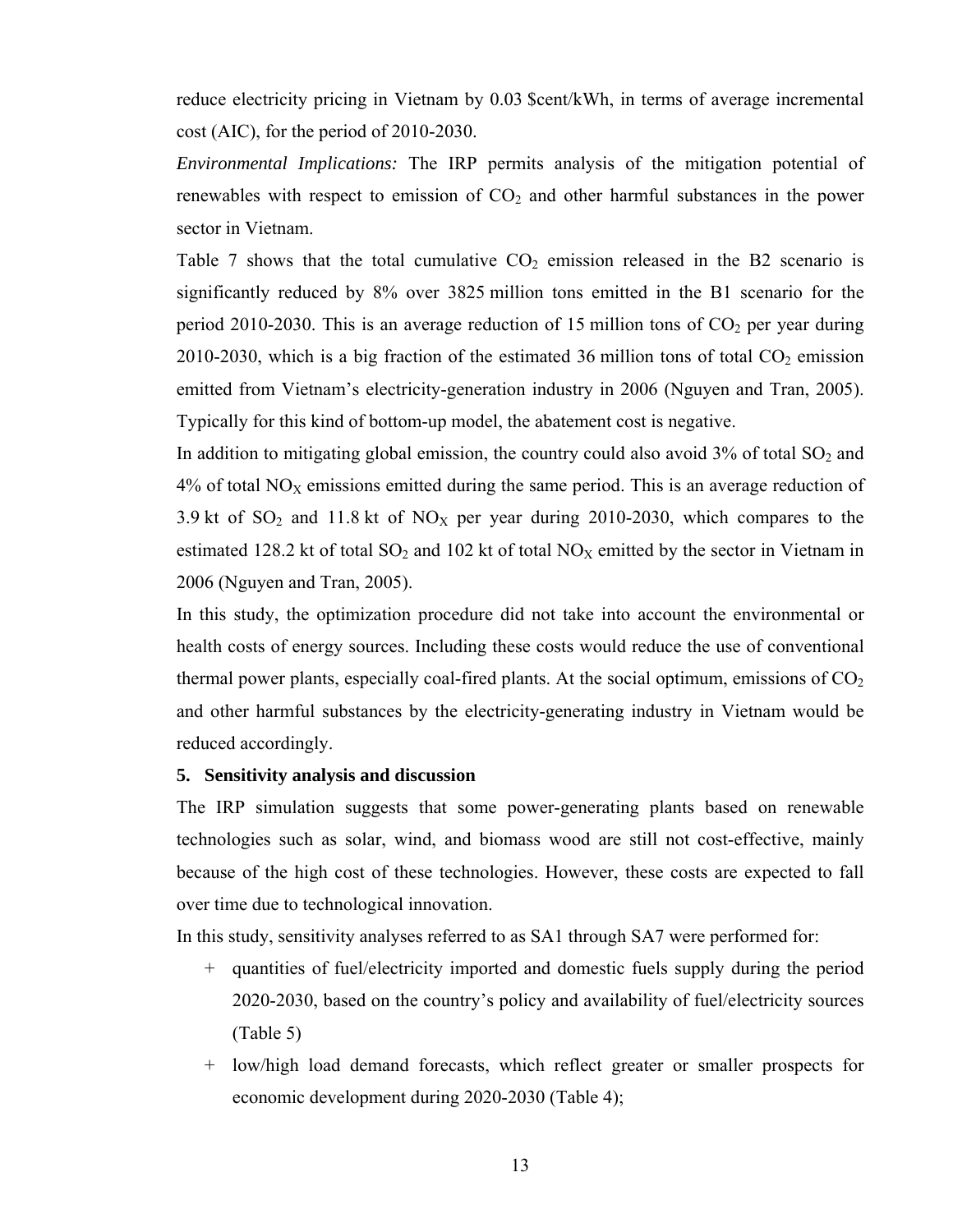- + changes in fuel prices based on market levels observed in recent years and World Energy Outlook, IEA 2006 (Table 3)
- + reductions in the renewable energy-generation technologies costs-based technological innovation evolution (Erik Ahlgren et al., 2007).

The first part of this section determines the answer to the question of at what conditions would the renewables become cost-effective with fossil options in Vietnam, and how much these could be cost-effectively generated. Table 8 shows that all assumed potential of small hydro, geothermal, and biomass technologies, except for wood energy could be economically exploited in a cost-effective manner in the scenarios. Among these RETs, small hydro has the biggest potential for producing electricity. In the B2 scenario, small hydro and geothermal could cost-effectively generate 146.5 TWh and 124.3 TWh, respectively, during 2010**-**2030. Biomass energy (other than from wood) could costeffectively generate of the remaining 26.8% of the total 370 TWh generated by RETs during this period. In all scenarios of sensitivity analysis, the total electricity generated by geothermal (1400 MW) and biomass (1000 MW) over 2010**-**2030 would not exceed that in scenario B2. This is because the maximum potential for these two renewables to generate electricity in a cost-effective manner has been achieved. In contrast to the other RETs examined in this study, wind power, wood energy, mini hydro, and solar energies could not be cost-competitive with conventional energy sources to produce electricity at their technology costs and fossil fuel prices assumed in the B2 scenario. The following discusses what would be required to make them cost-effectively competitive.

The higher prices of fossil fuels in scenarios SA5, SA6, and SA7 could make the additional small hydro capacity potential (300 MW) become competitive in terms of costeffectiveness, and in this case small hydro could generate a maximum of 163 TWh in a cost-effective manner. IRP simulation also suggests that mini hydro energy potential of 100 MW could become cost-effective, and that it could cost-effectively generate 4.7 GWh in the case of high fuel prices. In the combined case of high fuel prices and a forecast of high load demand, mini hydro could generate up to 4.9 GWh.

Neither wind power nor wood biomass could become cost-effective, either in the scenario of predicted high load demand or the scenario of increased fuel prices. However, if the cost of power-generation technology based on wood energy fell to approximately 1500 US\$/kW (100 US\$/kW lower than in the B2 scenario), it would become cost-competitive in the case of high fuel prices. Table 8 suggests that in the SA7 scenario, wood energy could provide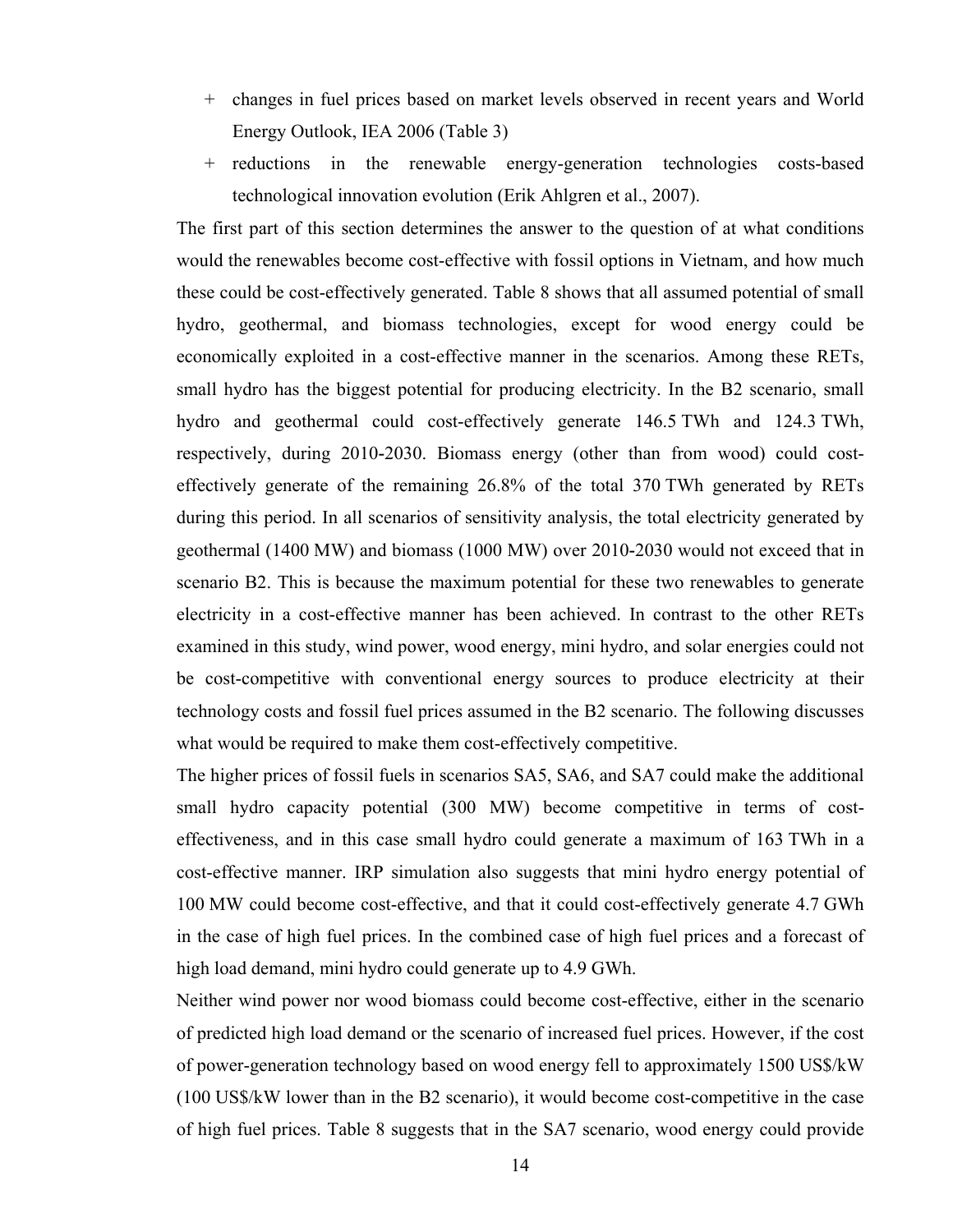100 MW and 10.6 TWh effectively during the specified period. This key finding argues for investment in wood plantation-based power-generating plants in the Vietnamese power sector.

In the scenario SA6, wind power is found to be cost-effective if its technology cost falls to approximately 900 US\$/kW (100 US\$/kW lower than the baseline scenario) in the context of high fuel prices. Wind power capacity of 4622 MW could be installed by 2030, with a total of 240.2 TWh generated during the period 2010-2030. This implies the possibility of integrating wind power into the Vietnamese power sector in the form of Clean Development Mechanism (CDM)-funded projects.

In contrast to the other RETs, power-generation technology based on solar energy was not cost-effective in any of case studies even at a promising technological innovation cost level of 1 300 US\$/kW. This simulation implies that solar energy gird-connected technology would be still expensive for cost-competitive with others in Vietnam's power sector for the next 20 years, at least.

The second part of this section focuses on argument for seeking greater energy independence and energy security by integrating diverse energy sources for generating electricity in Vietnam under assumptions of market changes in fuels prices and insufficient fossil fuels supply. The SA8 scenario examines high fossil fuel prices, constraints on imported natural gas, coal fuels and electricity, and no constraint on domestic coal fuel are coherently examined. Scenarios SA9 through SA11 look at different quantitative constraints on domestic coal fuel used for producing electricity.

When additional constraints on imports (gas and electricity), and high fossil prices introduced in SA8, reductions in imports capacities would be substituted by capacity additions of domestic coal, gas, large hydro, and renewables (small and mini hydro). IRP simulation indicates that the total 4 GW capacity potential (equals to 205 TWh in electricity generated over 2010-2030) of small and mini hydro would be dispatched to generate electricity over the specified period in this scenario. Wind power and wood biomass are still not cost-effective dispatched in this SA8 scenario because no constraint on domestic coal supply allows the power generation system to rely on low-cost coal. However, when constraints on domestic coal fuel supply are introduced additionally (SA9 through SA11), the power generation system switches away from domestic coal and electricity import towards large hydro and renewables. Table 8 suggests that both wood biomass and wind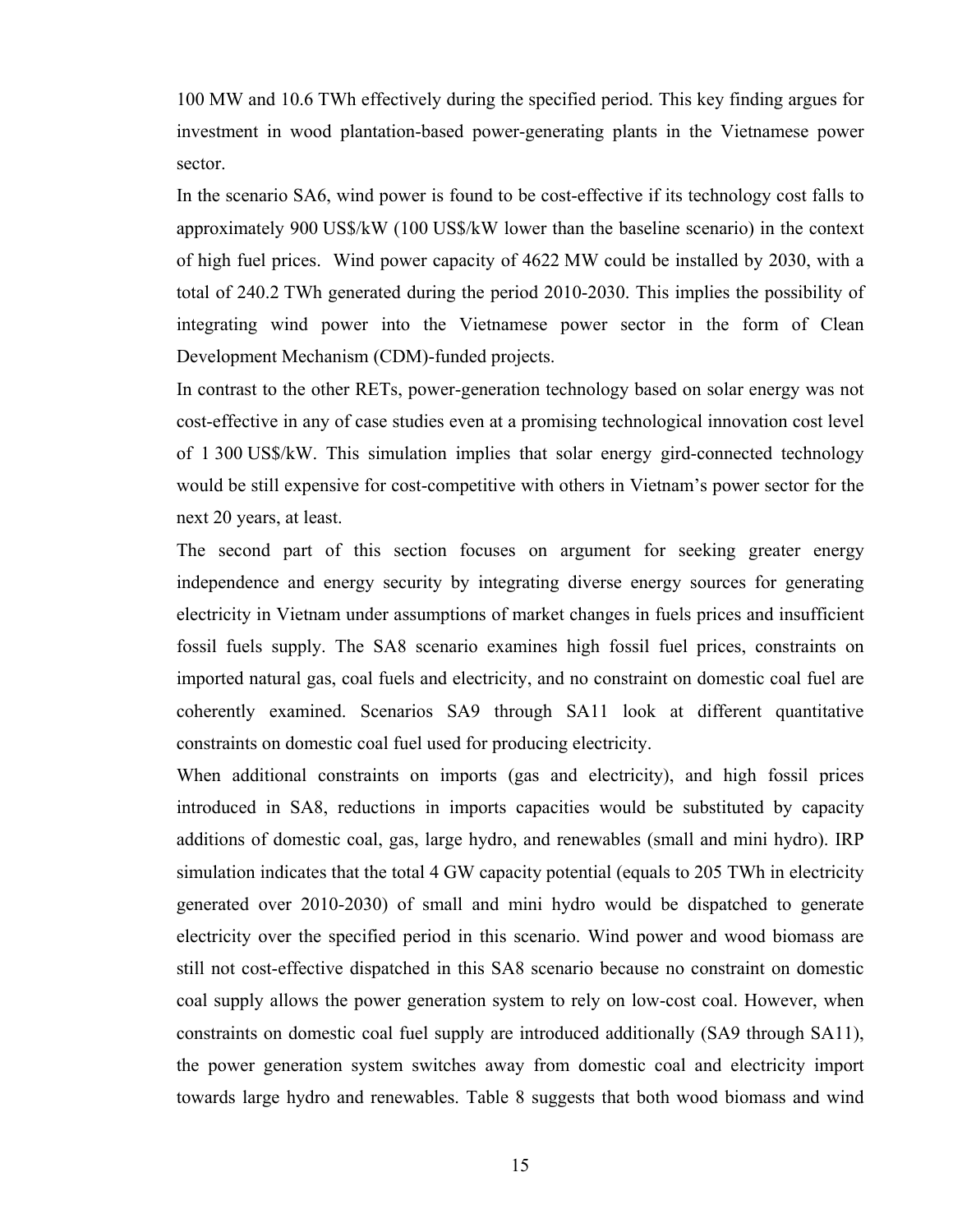power would become cost-effective in the SA9 case, and even more in the SA10 and SA11 case.

In the conditions described under SA11, wind power (20 GW of capacity, or 162 TWh in electricity generated over 2010-2030), along with large hydro (18 GW capacity, or 1 316 TWh) and small/mini hydro (4 GW capacity, or 205 TWh) are used.

All data used in this paper are based on official documentation provided by authorized organizations in Vietnam. It seems to be optimistically estimated somehow. We, however, considered the time frame of the study by 2030, instead of 2025 for making the plan more realistic.

#### **6. Concluding remarks**

Renewable energy sources could have a minor but non negligible part in the national plan to generate electric power in Vietnam. The candidate grid-connected generation technologies include small hydro, mini hydro, geothermal, solar, wind turbine, integrated gasification cycle based on biomass (rice husk, paddy straw, wood residue), and direct combustion technologies based on biomass (bagasse). The study did not consider nuclear energy option in the analysis due to public acceptance problems related to nuclear waste disposal risks, national backward scientific standard, poor technical and technical capability, weak industrial infrastructure and regulation system, lack of human resources and professional specialists, etc. Moreover, DSM, the important option for utility electric planning, was not used in this paper in order to focus on examining the role of renewables as energy supply side option compared to fossil fuel options. However, both these options are considered in another overall research paper.

Our IRP simulations agree with Khanh, Q. Nguyen (2007b) in that regardless of whether RETs are included, the power sector in Vietnam will rely primarily on fossil fuels after 2015, especially on coal. Large quantities of  $CO<sub>2</sub>$  will be emitted into the atmosphere from electricity generation. The demand for electricity services over 2010-2030 may exceed the domestic fuels supply sources for generating electricity in Vietnam. The country, thus, need to import electricity energy as soon as 2010, coal and natural gas since 2015 and 2016, respectively.

More precisely, this study finds that without renewables, electricity energy generation from fossil fuels may account for 76.34% of the total production of 7389.6 TWh over the specified period. In this case, coal would account for 43.6% of the total production, while hydro would account for only 18.4%. Fossil fuel sources are the primary contributors to the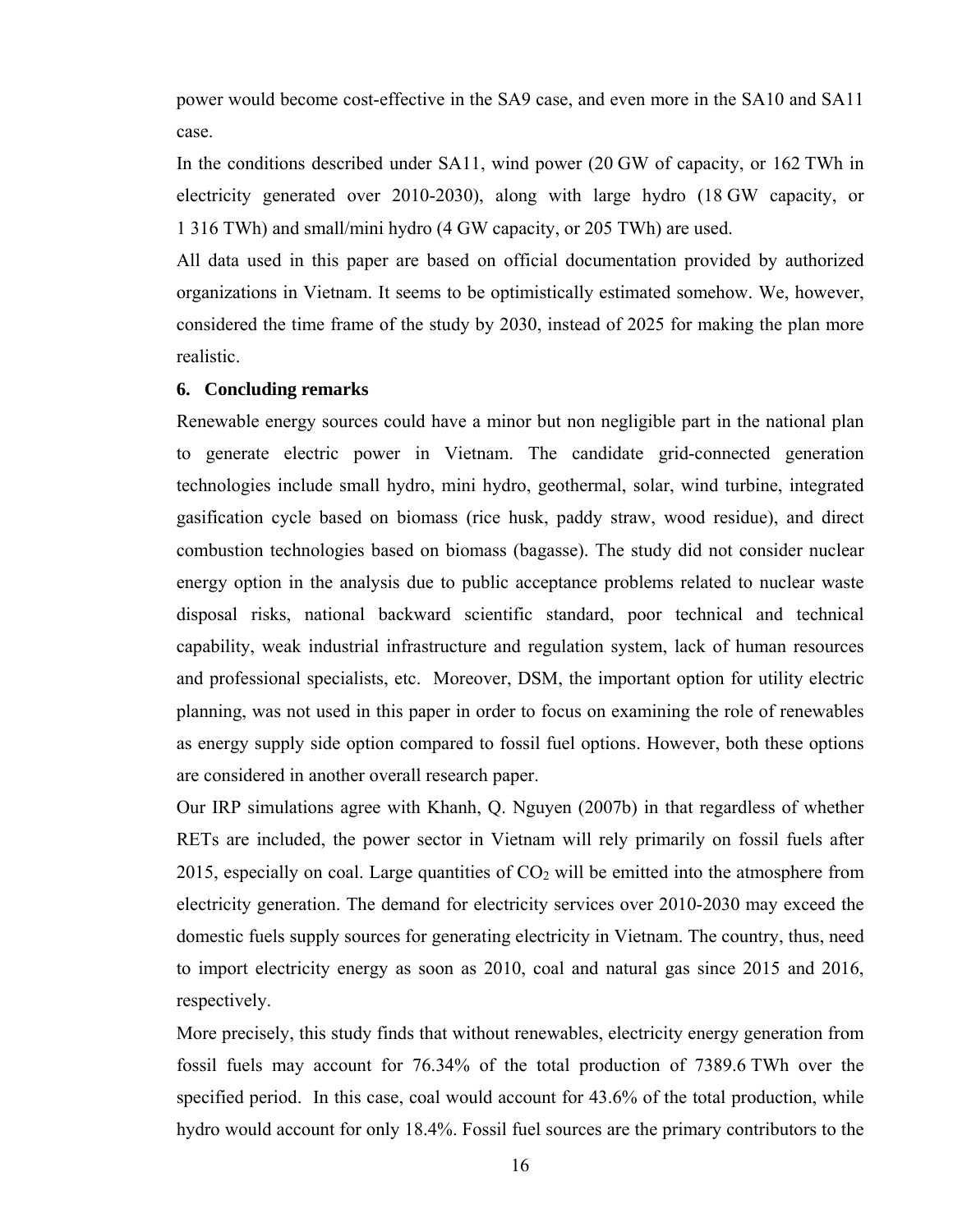increasing share of  $CO<sub>2</sub>$  emissions due to the power sector. The increase would be from 60.7 million tons in 2010 to 352.3 million tons in 2030, equals to a growth rate of 14% per year that will total 3825.3 million tons for the period 2010-2030.

This paper finds that some of small hydro with good hydrographic condition, geothermal, and biomass (except for wood) plants would cost competitive to fossil fuels options in Vietnam. Others with highly intermittent nature like wind, other small/mini hydro and wood biomass would only be competitive under specified conditions.

At a moderate assumption level of fossil fuels prices, 4.4 GW of the renewable energy capacity potentially available could now become cost-effective for replacing conventional fuel-generating capacities to produce electricity in Vietnam. Of the capacities that could operate cost-effective, small hydro energy accounts for 45.5%, geothermal accounts for 31.8%, and biomass energy (bagasse, rice husk, and paddy straw) accounts for the remaining 22.7%. With the contribution of renewables capacities, the share of electricity generation provided by coal fuel could be reduced by 5%. This would reduce the total cumulative  $CO_2$ ,  $SO_2$ , and  $NO_X$  emissions by 8.2%, 3%, and 4%, respectively during the period 2010-2030.

In terms of energy resource conservation and energy security, using renewables could potentially reduce the use of domestic coal and natural gas for producing electricity by 141.4 million tons and 1.53 billion  $m<sup>3</sup>$ , respectively for the period 2010-2030. The country would need to import only 303.8 million tons of coal and 75.5 billion  $m<sup>3</sup>$  of natural gas and 377 TWh during 2010-2030, instead of 311.2 million tons of coal, 78.4 billion  $m<sup>3</sup>$  of natural gas, and 386 TWh that must be imported over the same period in the scenario of none using renewables.

Renewables are called in the following order. Hydro energy (small and mini) accounts for the largest portion to produce electricity in baseline analysis scenarios as well as in sensitivity analysis scenarios. The electricity production of small and mini hydro energy would be increasingly exploited up to its maximum potential of 4 GW to meet the requirement of energy independence and energy security over the specified period.

At higher level of fuels prices, mini hydro with limited capacity of 100 MW and additional small hydro capacity of 330 MW would be added to cost-effective generation sources.

Wind power and wood biomass enter the grid-connected generation portfolio last, unless large (but plausible) changes in policy, market or technological conditions occur. More specifically, building upon Khanh, Q. Nguyen (2007b), the study suggests that wind power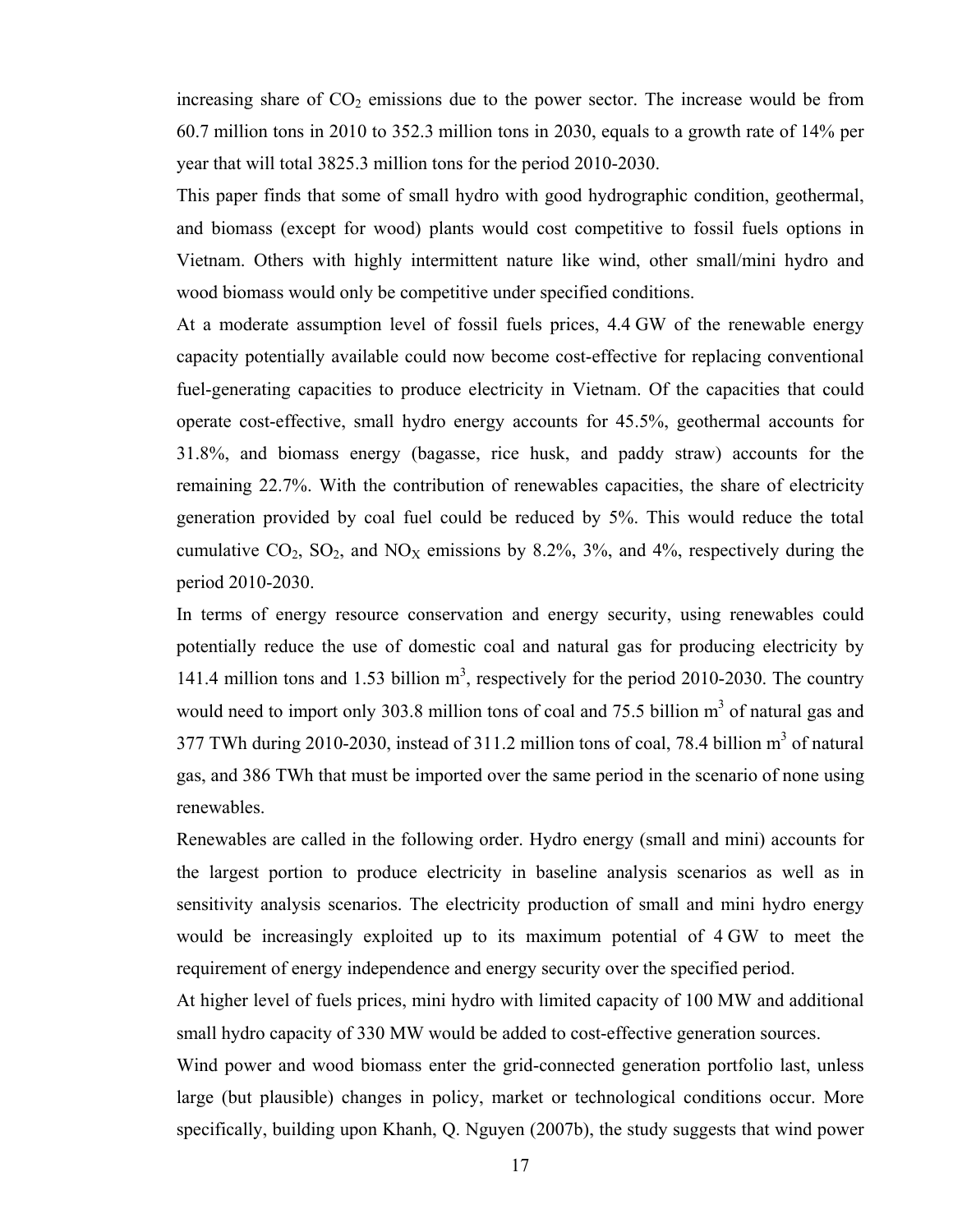could be cost-competitive at high fossil fuel prices (i.e. levels reached in 2008), if its cost falls to approximately 900 US\$/kW or if the fossil fuel supply from both import and domestic sources are strongly constrained (see SA9 through SA11 cases). If the regulator wishes to maintain its option to use wind power, it should already take into account its specificities when planning the grid and the capacity expansions. Likewise, power generation based on wood energy could become cost-effective provided that its cost falls around 1500 US\$/kW or if the fossil fuel supply from both import and domestic sources are strongly constrained (see SA9 through SA11 cases).

In contrast to the other RETs, solar grid-connected generation technology never becomes cost-competitive with fossil options in the IRP simulations to 2030. Nevertheless, it keeps a role for providing electricity to people off-grid.

This paper focused on the role of renewables for grid-connected power generation. They may play an even larger role in off-grid electrification in remote areas. Vietnam has more than 70% of population living in these areas, where connecting people to the grid would is expensive, complicated or impossible. Over the last several decades, Vietnamese Government has extended enormous efforts to bring electricity to everybody. At the end of 2005, 88% of households or 95% of communes had access to electricity. According to the Government's rural electrification plan for the period 2001-2010, the remaining 400 communes containing 2 million households, which are un-reached by grid-extension will be supplied with electricity energy with off-grid connected renewable energy options such as mini and micro hydro, solar photovoltaic, and wind generator in forms of standalone and household-sized (Electricity of Vietnam, 2006a).

To conclude, IRP results suggest that the country's available renewable energy sources could potentially contribute to satisfy the soaring electricity demand, mitigate polluting emissions, and enhance energy independence and security over 2010-2030. To realize these economic potentials, many barriers remain to be lifted:

*Financial and Infrastructural barriers:* As the national energy portfolio is increasingly dominated by fossil fuels, under the existing regulations the negative externalities of fossil fuels are not incorporated in electricity prices. EVN, the single-buyer of electricity, has no obligation to buy from renewable energy projects at a price reflecting the full social benefits of clean energy sources. Renewable energy costs, thus, are still above conventional energy prices. Furthermore, there is a lack of commercial business and infrastructure to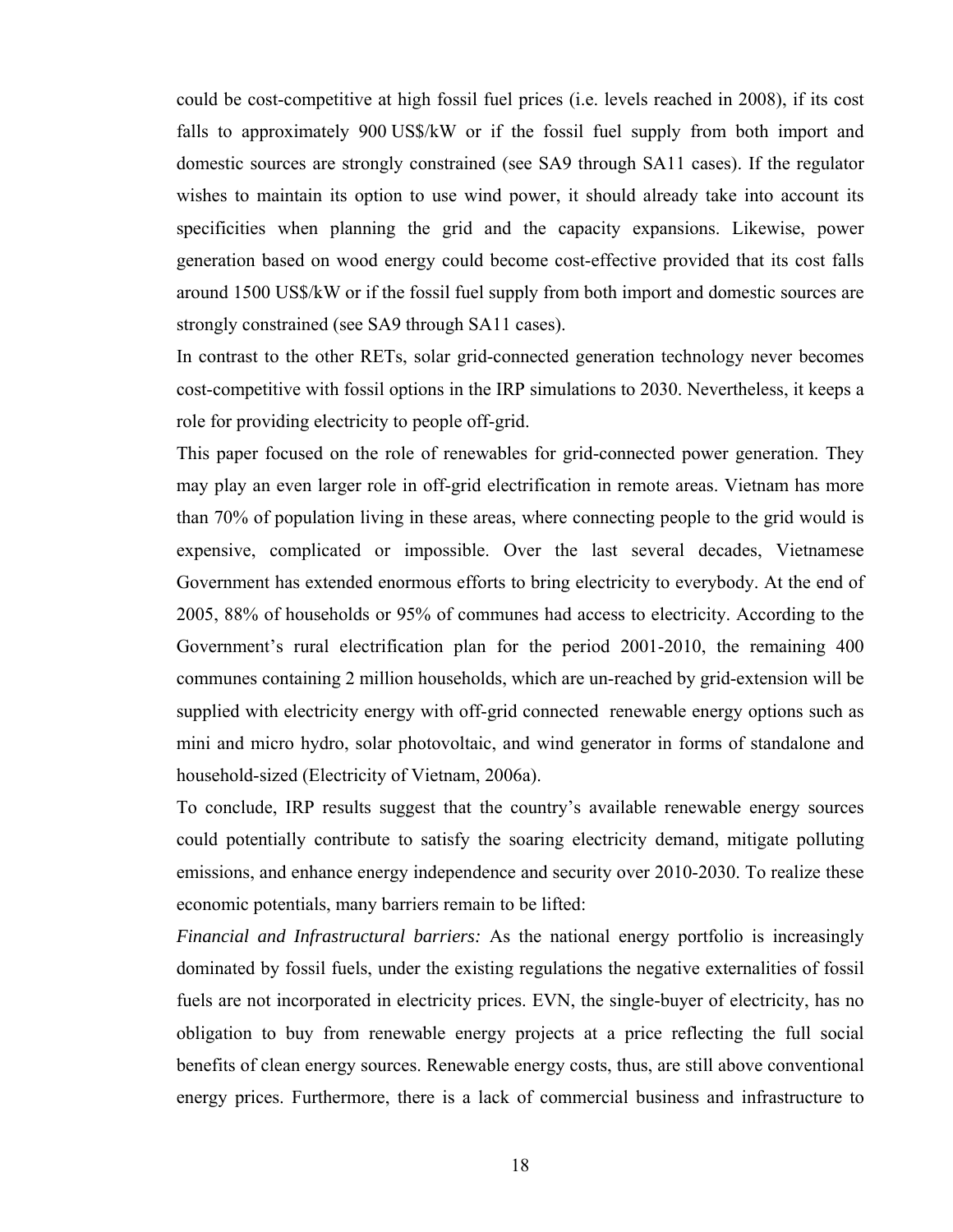provide renewable electricity-generation equipment and services, and a limited access to finance for customers, businesses and project developers.

*Information, Capacity and Technical barriers:* There is insufficient awareness/information on renewable technologies and data on the national potential of renewable energy sources. Furthermore, inadequate investment for research and development (R&D) leads to unreliable national estimates of renewable energy sources and their technological development, and makes it difficult for planning programs. Moreover, lacks of access to technology, skilled manpower, training facilities and R&D facilities are so far hindering the promotion of renewable energy technologies in Vietnam.

*Institutional and Legislative barriers:* Insufficient co-ordinations and multiplicity bodies within the Government authorizations responsible for the deployment of renewable energy usage have been described as a major barrier to the successful adoption of these technologies. Specially, the current policy and regulatory framework for promoting the usage of renewable energy is inadequate to drive its development.

Unless these barriers are removed, "Renewable Energy, a large potential in Vietnam wasted" is likely to remain a popular theme in Vietnamese media.

#### **Acknowledgements**

We thank Professor Ram M. Shrestha of the Energy Program of Institute of Technology in Bangkok, Thailand for his valuable advice on how to develop this work. All errors and opinions remain ours. This work has been implemented at the Centre International de Recherche sur l'Environnement et le Développement (CIRED, France) under a research grant for a Ph.D. program offered by the Centre National de la Recherche Scientifique  $(CNRS)$  of France. The material was first presented at  $31<sup>st</sup>$  IAEE International Conference held on  $18-20$  June  $2008$  in Istanbul, Turkey and at the  $16<sup>th</sup>$  EAERE Annual Conference held on from 25 to 28 June, 2008 in Gothenburg, Sweden.

#### **Bibliography**

BCSE, 2005. Renewable Energy in Asia-Vietnam Report. Australian Business Council for Sustainable Energy, August 2005.

Benjamin, F. Hobbs, 1995. Optimization methods foe electric utility resource planning. *European Journal of Operation Research*.Vol83:1-20.

Chattopadhyay, D., 1994. System approach to emission reduction from a power system in India. *Energy Sources*, page 425-438.

Electricity of Vietnam, 2006a. *Planning Reports*. Hanoi, Vietnam.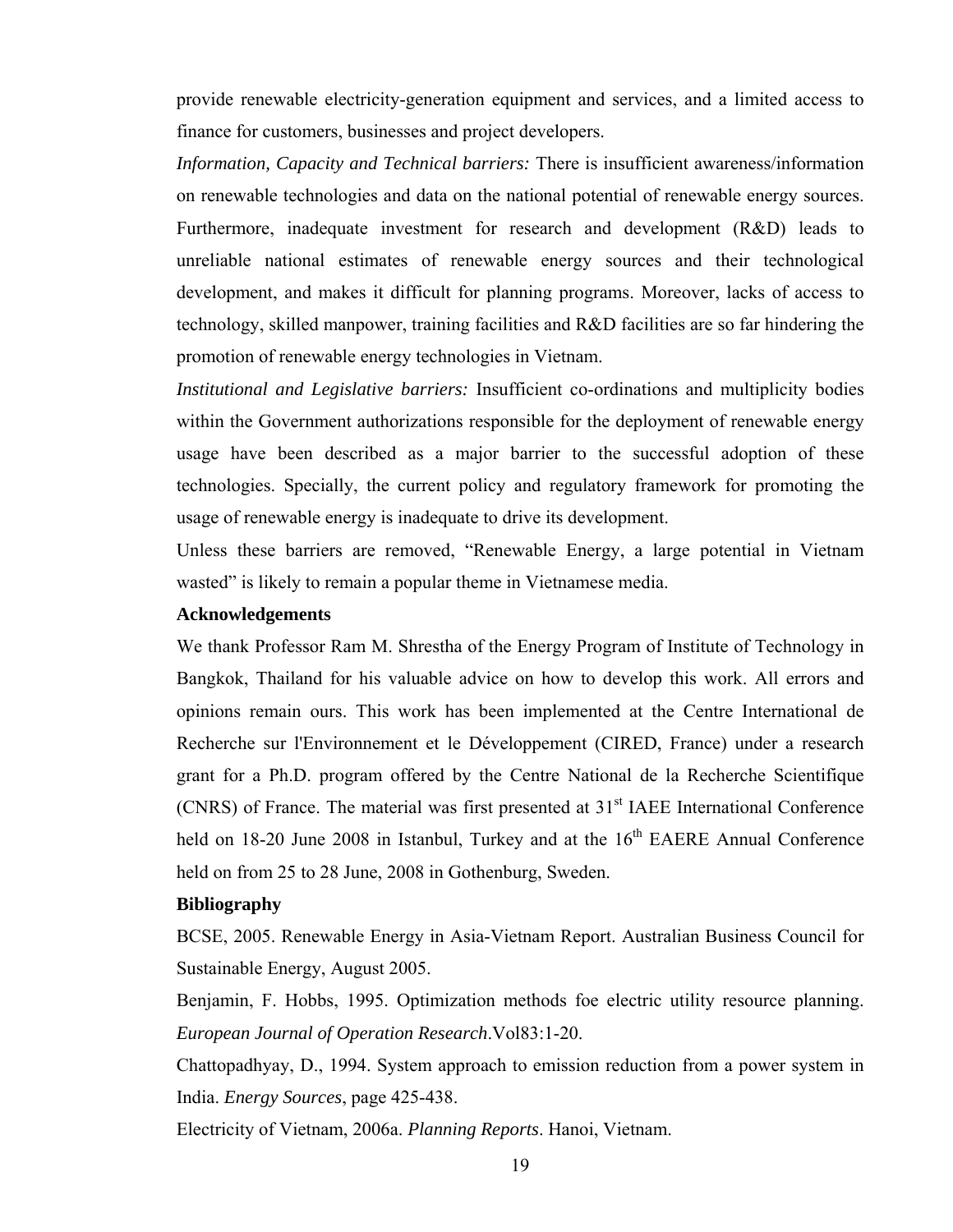Electricity of Vietnam, 2006b. Summary report of fuel prices and generation technologies in Vietnam power sector, Power Engineering and Construction Company No#2.

Electricity of Vietnam, 2006c. Brief introduction of electricity sector in Vietnam. *A presentation performed by Dr. Lam Du Son*, Vice president of EVN, at Asia Energy Conference 2006.

Enerteam, 2001. Identification of Biomass Energy Projects in South East Asia (Cambodia, Laos, Vietnam). *COGEN Report*, AIT, Bangkok, Thailand.

Erik Ahlgren and Anjana, D., 2007. Europe, South-East Asian Energy Modeling and Policy Programme. *ESMOPO project Report.* 

Fernando, C.S., Kleindorfer, P.R., Munasinghe, M., 1994. Integrated Resource Planning with Environmental Costs in Developing Countries. *Energy Journal*. Vol15:93-121.

Hannele Holttinen et al., 2006. Design and Operation of Power Systems with Large Amounts of Wind Power, first results of IEA collaboration. Global Wind Power Conference September 1821, 2006, Adelaide, Australia.

Hoang, Huu Quy and Ho Huu Hieu, 2000. Assessing the Geothermal Potential of Moduc Area Quang Ngai Province, Central Vietnam. *Proceedings of World Geothermal Congress 2000 Tohoku, Japan*

Hoang Huu Quy, 1998. Overview of the Geothermal Potential of Vietnam. *Geothermics*,  $27(1): 109 - 115.$ 

Institute of Energy, 2006a. Biomass Energy Project in Vietnam. *Working Report* prepared by PREGA National Technical Experts from Institute of Energy, Hanoi, Vietnam.

Institute of Energy, 2006b. The Sixth Master Plan on Electric Power Sector Development.

Institute of Energy, 2006c. The Pre-Feasibility Study on Nuclear Power Plant in Vietnam.

Institute of Energy, 2006d. Database of Electricity Forecasting model Simple\_E, *Working Database System*, Energy Economics and Forecasting Department.

Khanh, Q. Nguyen, 2007a. Wind energy in Vietnam: Resource assessment, development status and future implications. *Energy Policy* 35 (2007): 1405 – 1413.

Khanh, Q. Nguyen, 2007b. Impacts of wind power generation and  $CO<sub>2</sub>$  emission constraints on the future choice of fuels and technologies in the power sector of Vietnam. *Energy Policy* 35 (2007): 2305 – 2312.

Nguyen Khac, N., 2007. Research working papers on Vietnam Power Sector Development. URL: http://www.tailieu.tapchithoidai.org, accessed 11.12.2007".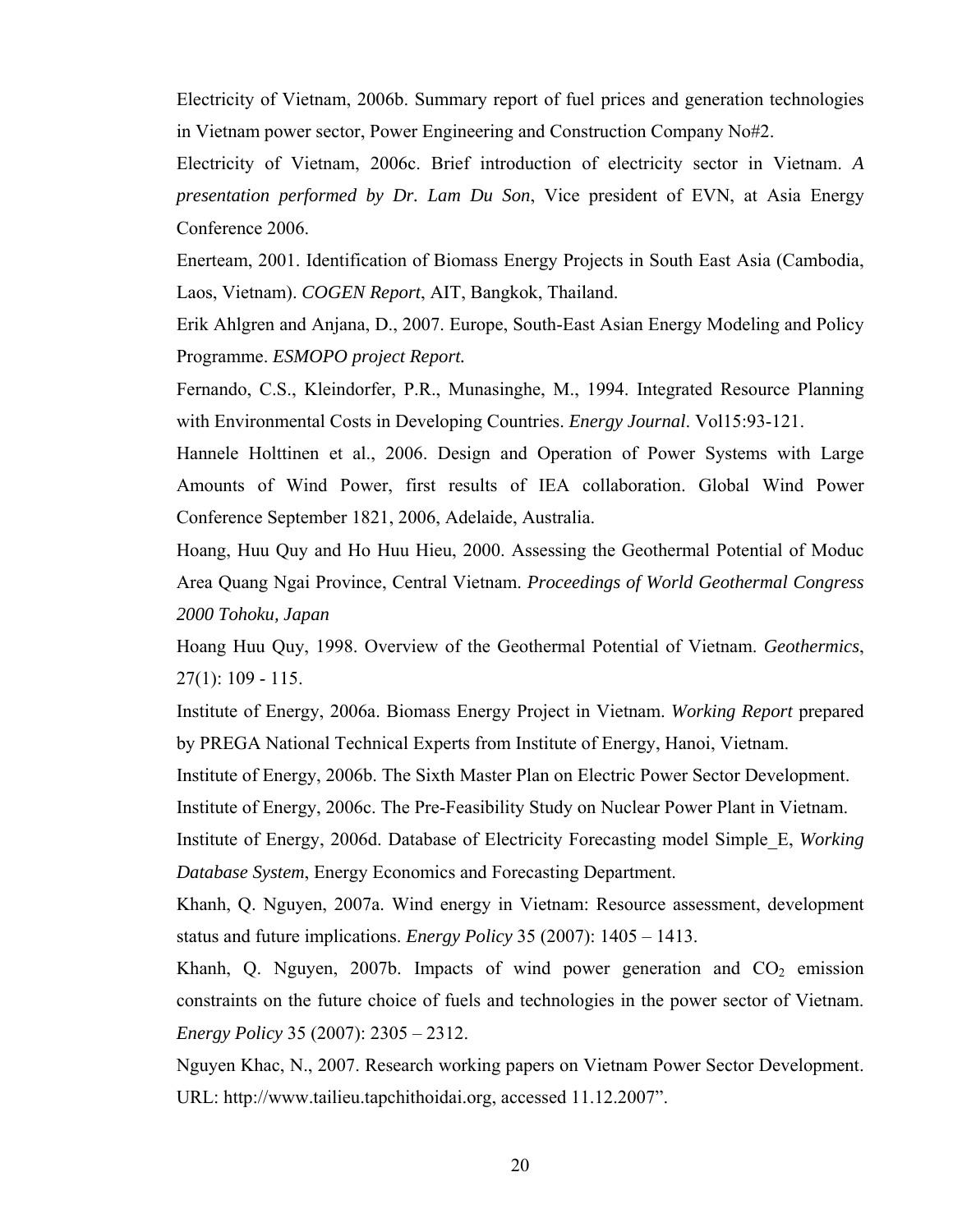Nguyen, L.T., and Q.C. Tran, 2004. Potential Distributed Power Generation from Biomass Residues in Vietnam – Status and Prospect. *Electricity Supply Industry in Transition: Issues and Prospect for Asia.* 

Nguyen, T. N., and C. T. Tran, 2005. Strategies for Promotion of Energy Efficient and Cleaner Technologies in the Power Sector. *National Reports (issue 1&2) submitted to the Asian Regional Research Program in Energy Environment and Climate, Phase III*.

Shrestha, R.M. and C. O. P. Marpaung, 1999. Supply- and Demand-Side Effects of Carbon Tax in the Power Sector: An Integrated Resource Planning Analysis. *Energy Policy*, Vol 27:185-194.

Shrestha, R.M., and C.O.P. Marpaung, 2002. Supply and Demand Side effects of Power Sector Planning with CO<sub>2</sub> Mitigation Constraints in a Developing Country. *Energy*, Vol27, page 271-286.

Shrestha, R.M., and T. N. Nguyen 2003. The Integrated Resource Planning (IRP) Model, An User's Guide. *Working Paper*, Energy Program, AIT, Bangkok, Thailand.

Shrestha, R.M., Shrestha, R., and S.C. Bhattacharya, 1998. Environmental and Electricity Planning Implications of Carbon Tax and Technological Constraints in a Developing Country. *Energy Policy*, 26 (3): 527-533.

Somporn, T., Bundit, L., Ram M. Shrestha,  $2004$ .  $CO<sub>2</sub>$  mitigation and power generation implications of clean supplyside and demand-side technologies in Thailand. *Energy Policy*. Vol32:83-90.

Subhes C.B., and Dang, N.Q. Thang, 2004. Economic Buy-Back Rates for electricity from Cogeneration: Case of Sugar Industry in Vietnam. *Energy*. Vol29:1039-1051.

Swisher, J.N., Gilberto M.J., and Robert Y. R., 1997. Tools and Methods for Integrated Resource Planning. UNEP Collaborating Centre on Energy and Environment.

TrueWind Solutions, LLC Albany New York, 2001. Wind Energy Resource Atlas of Southeast Asia. *Technical Report*, the World Bank Asia Alternative Energy Program.

Voivontas, D., D. Assimacopoulos., A. Mourelatos, 1998. Evaluation of Renewable Energy Potential using a GIS Decision Support System. Renewable Energy, Vol13:333-344.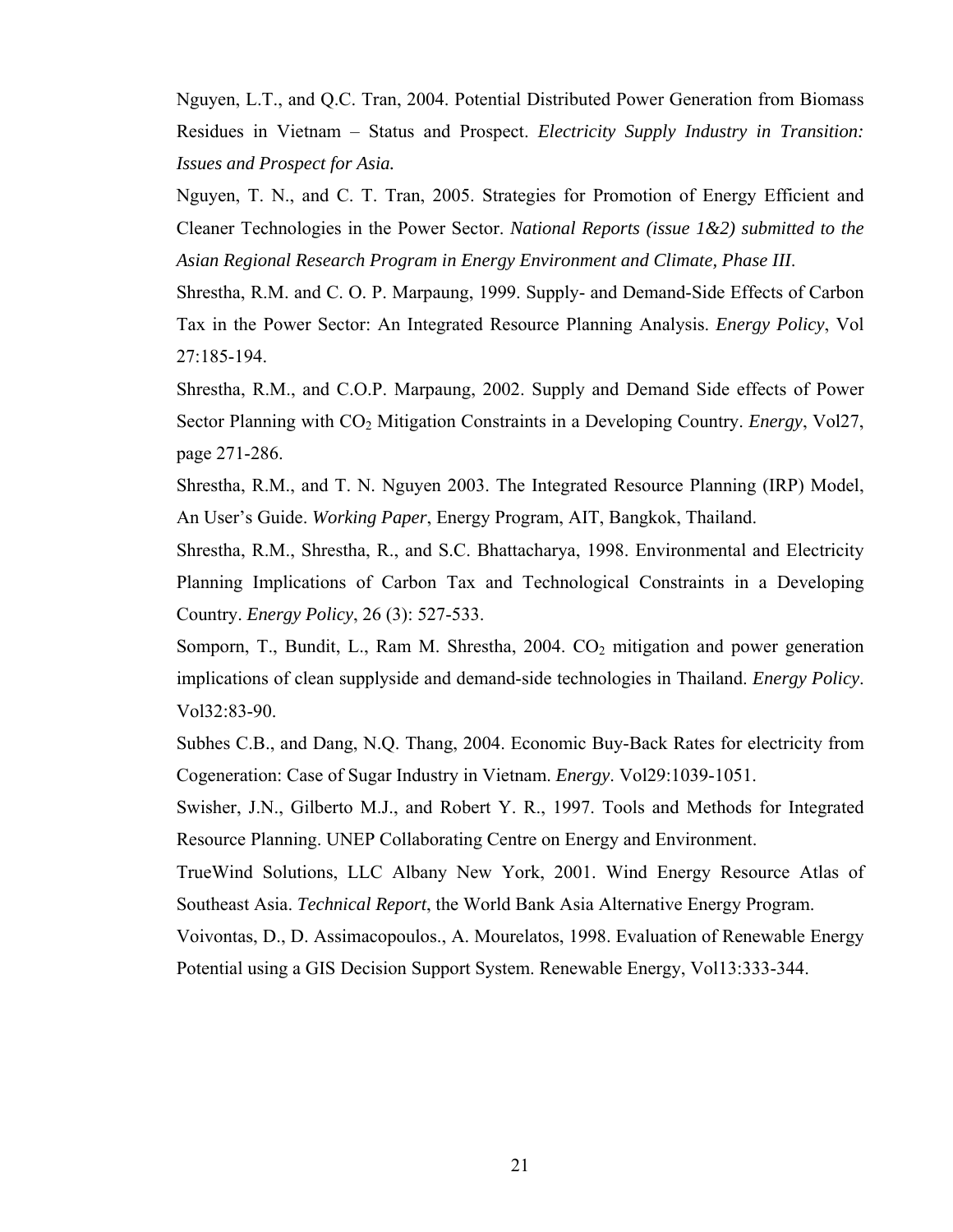### **Figures and Tables**

| <b>Energy resources</b>  | <b>Economical</b>    | <b>Current development in</b> | Future development planned up  | <b>Reference sources</b>                                                                      |  |  |
|--------------------------|----------------------|-------------------------------|--------------------------------|-----------------------------------------------------------------------------------------------|--|--|
|                          | <i>potential</i>     | 2005                          | to 2025 by Vietnamese agencies |                                                                                               |  |  |
| Hydro                    | 84 TWh/yr $({}^{1})$ |                               |                                |                                                                                               |  |  |
| $+$ Large hydro (>30 MW) | 18-20 GW             | Approximately 4200 MW,        | 16.6 GW by 2020                | Electricity of Vietnam, 2006a, 2006c; Institute of<br>Energy, 2006b, 2006c; Nguyen Khac, 2007 |  |  |
| $+$ Small hydro (<30 MW) | 2-4 GW               | equivalent to 18 TWh/yr,      |                                |                                                                                               |  |  |
| $+$ Mini hydro (<1 MW)   | 100 MW               | exploited<br>from<br>hydro    | 2.5-3.2 GW                     | Electricity of Vietnam 2006a, 2006c; Institute of<br>Energy, 2006b                            |  |  |
| Hydro pump storage       | 10.2 GW              | Negligible                    | 10.2 GW                        |                                                                                               |  |  |
| Geothermal               | 1.4 GW $(^2)$        | Negligible                    | 300-400 MW by 2020             | Hoang, H. Quy, 1998; Hoang and Ho, 2000;<br>Institute of Energy 2006b, 2006c                  |  |  |
| Wind energy              | 120.5 GW $(^4)$      | Negligible                    | 500 MW                         | TrueWind, 2001; Khanh 2007a; Institute of<br>Energy, 2006b, 2006c                             |  |  |
| Solar energy             | 1 GW $(3)$           | Negligible                    | $2-3$ MW                       | Institute of Energy, 2006b, 2006c                                                             |  |  |
| Rice husk                | 250 MW               | Negligible                    |                                | Nguyen L.T, and Q.C. Tran 2004; Enerteam<br>2001; BCSE, 2005; Institute of Energy, 2006a,     |  |  |
| Paddy straw              | 550 MW               | Negligible                    |                                | 2006b, 2006c                                                                                  |  |  |
| Bagasse                  | 200 MW               | Negligible                    | 500 MW                         |                                                                                               |  |  |
| Wood residue             | 100 MW               | Negligible                    |                                |                                                                                               |  |  |

Table 1: Assessment of the potential for renewable energies to supply electricity in Vietnam

 $(1)$  The economic potential consists of total large, medium, small, and mini hydro energy;  $(2)$  This economical potential is assumed to be used entirely for electricity generation, with none used for heating purposes;  $(3)$  This economical potential is assumed as the input potential in the IRP model

 $(4)$  This economical potential of wind energy in Vietnam is estimated with different feed-in tariffs varying from 5 to 8 \$cent/kWh. Due to the intermittent nature of wind energy, it is a common technical practice that only 20% of total generation system capacity installed could be realistically integrated by wind capacity before 2020 (Hannele Holttinen et al, 2006). Thus, 20 GW of wind capacity, equivalent to 20% of total generation system installed capacity in Vietnam in 2030 is assumed as maximum wind energy feasibly developed for producing electricity over 2010-2030 in the IRP model.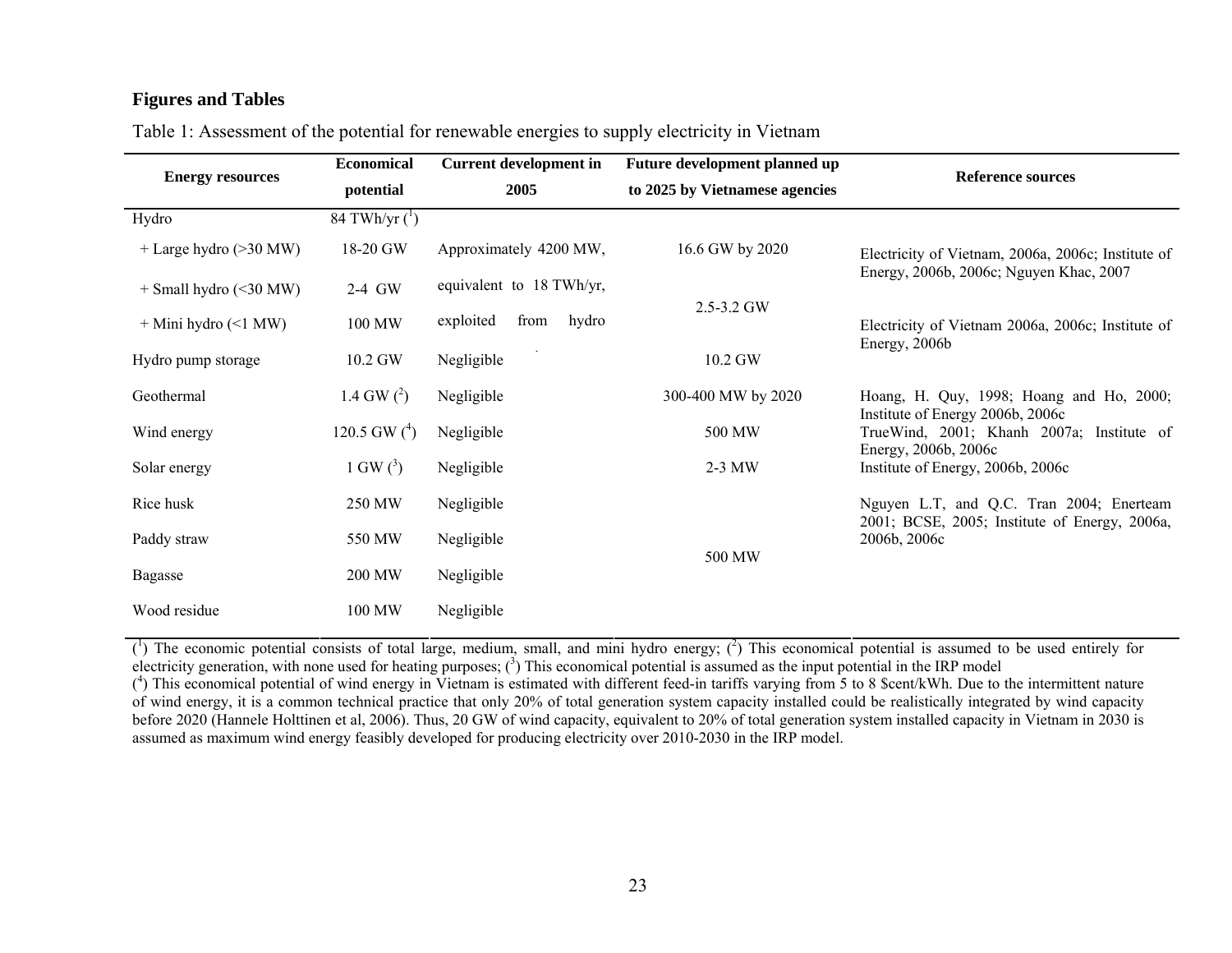| <b>Candidate plants</b>   | <b>Capital</b> cost<br>$(\frac{K}{W})$ | <b>Efficiency</b><br>$(\%)$ | Fixed O&M cost<br>$($/kW$ month) | Variable O&M<br>cost (\$/MWh) | <b>Emission factor</b><br>(kg CO <sub>2</sub> /MWh) |
|---------------------------|----------------------------------------|-----------------------------|----------------------------------|-------------------------------|-----------------------------------------------------|
| Conventional coal         | 1100                                   | 40                          | 2.8                              | 0.15                          | 880                                                 |
| Supercritical coal        | 1200                                   | 43                          | 2.8                              | 0.15                          | 800                                                 |
| IGCC coal                 | 1300                                   | 45                          | 3.55                             | 0.15                          | 704                                                 |
| NGCC gas                  | 700                                    | 54.63                       | 1.98                             | 0.99                          | 370                                                 |
| Steam Oil                 | 900                                    | 43.57                       | 1.63                             | 1.48                          | 730                                                 |
| Solar grid connected      | 5500                                   | 100                         | 2.5                              | $\boldsymbol{0}$              | $\boldsymbol{0}$                                    |
| Wind turbine              | 1000-1300                              | 100                         | 1.35                             | $\mathbf{0}$                  | $\mathbf{0}$                                        |
| Geothermal                | 1700-2000                              | 100                         | 2.38                             | $\boldsymbol{0}$              | $\boldsymbol{0}$                                    |
| Very large hydro          | 1120                                   | 100                         | 0.54                             | $\mathbf{0}$                  | $\mathbf{0}$                                        |
| Medium and large hydro    | $1100 - 1500$                          | 100                         | 0.76                             | $\boldsymbol{0}$              | $\boldsymbol{0}$                                    |
| Small and mini hydro      | $1200 - 1600$                          | 100                         | 1.5                              | $\boldsymbol{0}$              | $\boldsymbol{0}$                                    |
| Bagasse direct combustion | 850                                    | 23                          | 3.58                             | 5                             | 71.64                                               |
| <b>Biomass IGCC</b>       | 1600                                   | 38.30                       | 3.75                             | 2.9                           | 71.64                                               |
| Wood IGCC                 | 1600                                   | 38.30                       | 3.75                             | 2.9                           | 71.64                                               |

| Table 2: Characteristics of selected candidate generation technologies |  |  |
|------------------------------------------------------------------------|--|--|
|                                                                        |  |  |

Source: Institute of Energy (2006a, 2006 b, 2006c), Electricity of Vietnam (2006a, 2006b)

### Table 3: Fuel prices (based on 2005) assumed in scenarios and in sensitivity analysis

|                            |                    | Scenario analysis      | <b>Sensitivity analysis</b> |                        |  |  |
|----------------------------|--------------------|------------------------|-----------------------------|------------------------|--|--|
| <b>Fuel type</b>           | <b>Fuel prices</b> | <b>Escalation rate</b> | <b>Fuel prices</b>          | <b>Escalation rate</b> |  |  |
|                            | (\$/Geal)          | $(\%)$                 | (\$/Geal)                   | $(\%)$                 |  |  |
| Domestic coal (Anthracite) | 5                  | 1.5                    | 7.142                       | 1.5                    |  |  |
| Imported coal (Bitumen)    | 6.15               | $\mathbf{1}$           | 9.23                        | $\mathbf{1}$           |  |  |
| Imported FO                | 28.37              | $\overline{2}$         | 50.66                       | 2                      |  |  |
| Imported DO                | 30.79              | $\overline{2}$         | 56.7                        | $\overline{c}$         |  |  |
| Domestic natural gas       | 15.87              | $\overline{2}$         | 17.46                       | $\overline{2}$         |  |  |
| Imported natural gas       | 18.25              | 1.5                    | 23.8                        | 1.5                    |  |  |
| <b>Bagasse</b>             | 0.781              | $\mathbf{1}$           | 0.781                       | 1                      |  |  |
| Rice husk                  | 0.71               | 1                      | 0.71                        | 1                      |  |  |
| Paddy Straw                | 0.625              | 1                      | 0.625                       | 1                      |  |  |
| Wood residue               | 4.4                | 1                      | 4.4                         | 1                      |  |  |

Source: Institute of Energy (2005, 2006a, 2006b, 2006c), Electricity of Vietnam (2006a, 2006b), World Energy Outlook, IEA 2006.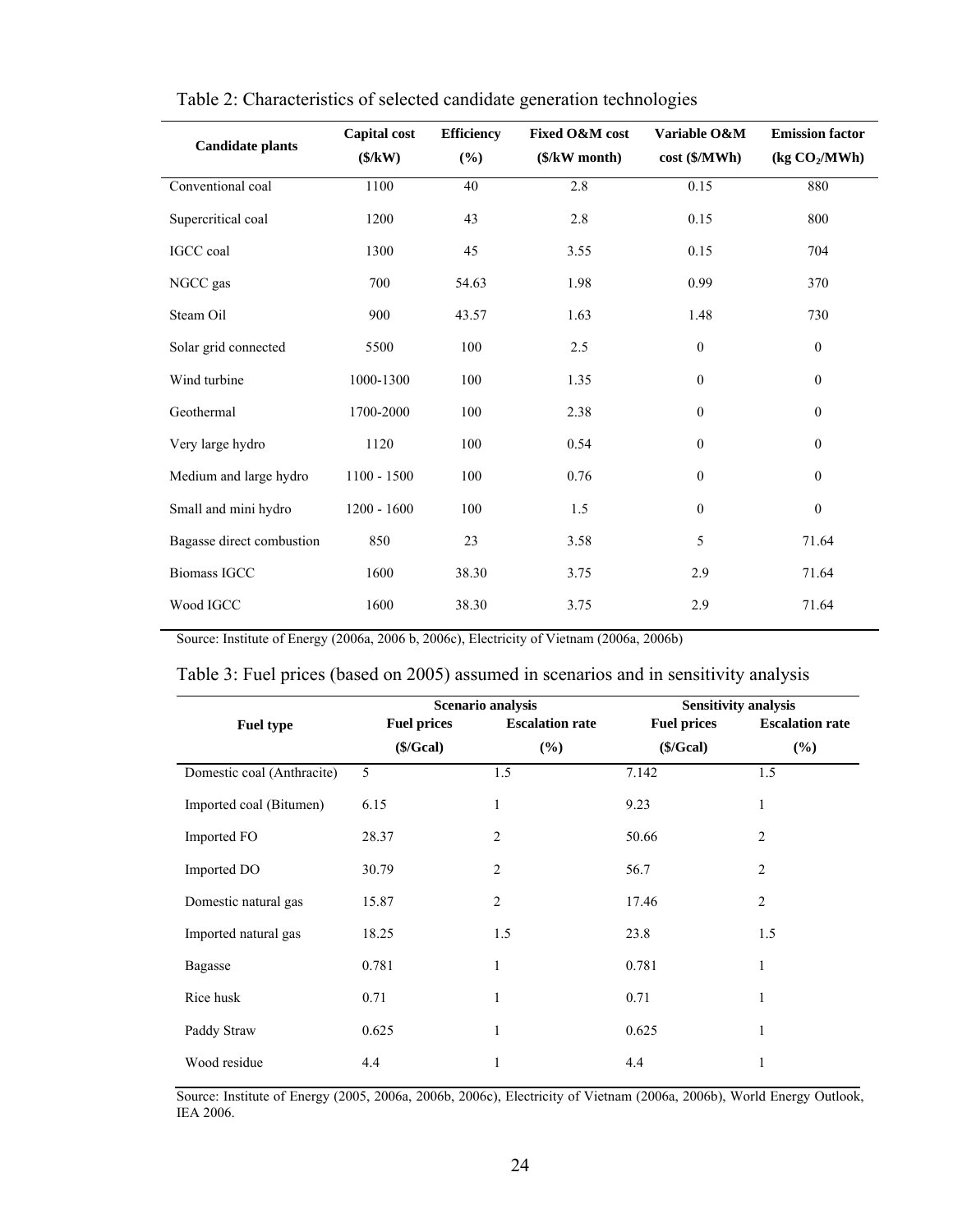Table 4: Estimated electricity load demand in different scenarios for the period of 2010- 2030. The same transmission and distribution loss (%) and used electricity (%) are applied in all three scenarios.

| <b>Items</b>                              | <b>Scenario</b> | 2010  | 2015  | 2020  | 2025  | 2030  |
|-------------------------------------------|-----------------|-------|-------|-------|-------|-------|
| Peak load demand (MW)                     | Average         | 18947 | 31037 | 46696 | 68416 | 83165 |
| Peak load demand (MW)                     | High            | 19730 | 32430 | 48570 | 70790 | 86620 |
| Peak load demand (MW)                     | Low             | 17940 | 27639 | 39286 | 55376 | 68473 |
| Transmission and distribution loss $(\%)$ | Common          | 10.8  | 9.6   | 8.5   | 7.5   | 7.5   |
| Used electricity $(\% )$                  | Common          | 3.0   | 3.6   | 4.0   | 4.2   | 4.3   |

Source: Institute of Energy (2006a, 2006b, 2006c, 2006d), Electricity of Vietnam (2006a)

Table 5: Quantitative estimates and assumptions of fuels (domestic and imported) and electricity import to meet electricity demand in Vietnam during 2010-2030.

|                                            | <b>Estimated quantity of imports by Vietnam (unit/year)</b> | <b>Assumptions in</b><br>the IRP model<br>(unit/year) | <b>Assumptions for</b><br>sensitivity analysis<br>in $IRP$ (unit/year) |                                   |                                        |                                     |
|--------------------------------------------|-------------------------------------------------------------|-------------------------------------------------------|------------------------------------------------------------------------|-----------------------------------|----------------------------------------|-------------------------------------|
| Energy<br>fuel/electricity<br>imported     | Demand for<br>import in<br>2020                             | Demand for<br>import in<br>2030                       | Minimum<br>quantity<br>available                                       | Feasible<br>quantity<br>available | Maximum<br>imports in 2020<br>and 2030 | Maximum imports<br>in 2020 and 2030 |
| Coal (million tons)                        | 29                                                          | 32                                                    | 29                                                                     | 32                                | 29                                     | 29                                  |
| Gas (billion $m^3$ )                       | 7                                                           | 13                                                    | $4 - 5$                                                                | 9                                 | 9                                      | No import                           |
| (TWh)<br>Electricity<br>from hydro sources | 17-35                                                       | $35-64$                                               | 17-34                                                                  | 37                                | 24 and 37                              | 17                                  |

#### **Estimated domestic fuels using to produce electricity 2010-2030**

| Period                             | 2010-2020                                 | 2020-2030                                 |
|------------------------------------|-------------------------------------------|-------------------------------------------|
| Domestic gas used in all cases     | $\leq$ 14 billion m <sup>3</sup> per year | $\leq$ 20 billion m <sup>3</sup> per year |
| Domestic coal used in B1, B2 cases | no limitation                             | No limitation                             |
| <b>Sensitivity analysis cases</b>  |                                           |                                           |
| $+$ Coal limitation scenario No.1  | $\leq$ 47 million tons per year           | $\leq 100$ million tons per year          |
| $+$ Coal limitation scenario No.2  | $\leq$ 47 million tons per year           | $\leq$ 82 million tons per year           |
| $+$ Coal limitation scenario No.3  | $\leq$ 47 million tons per year           | $\leq$ 73 million tons per year           |

Source: Institute of Energy (2006a, 2006b, 2006c), Electricity of Vietnam (2006a, c)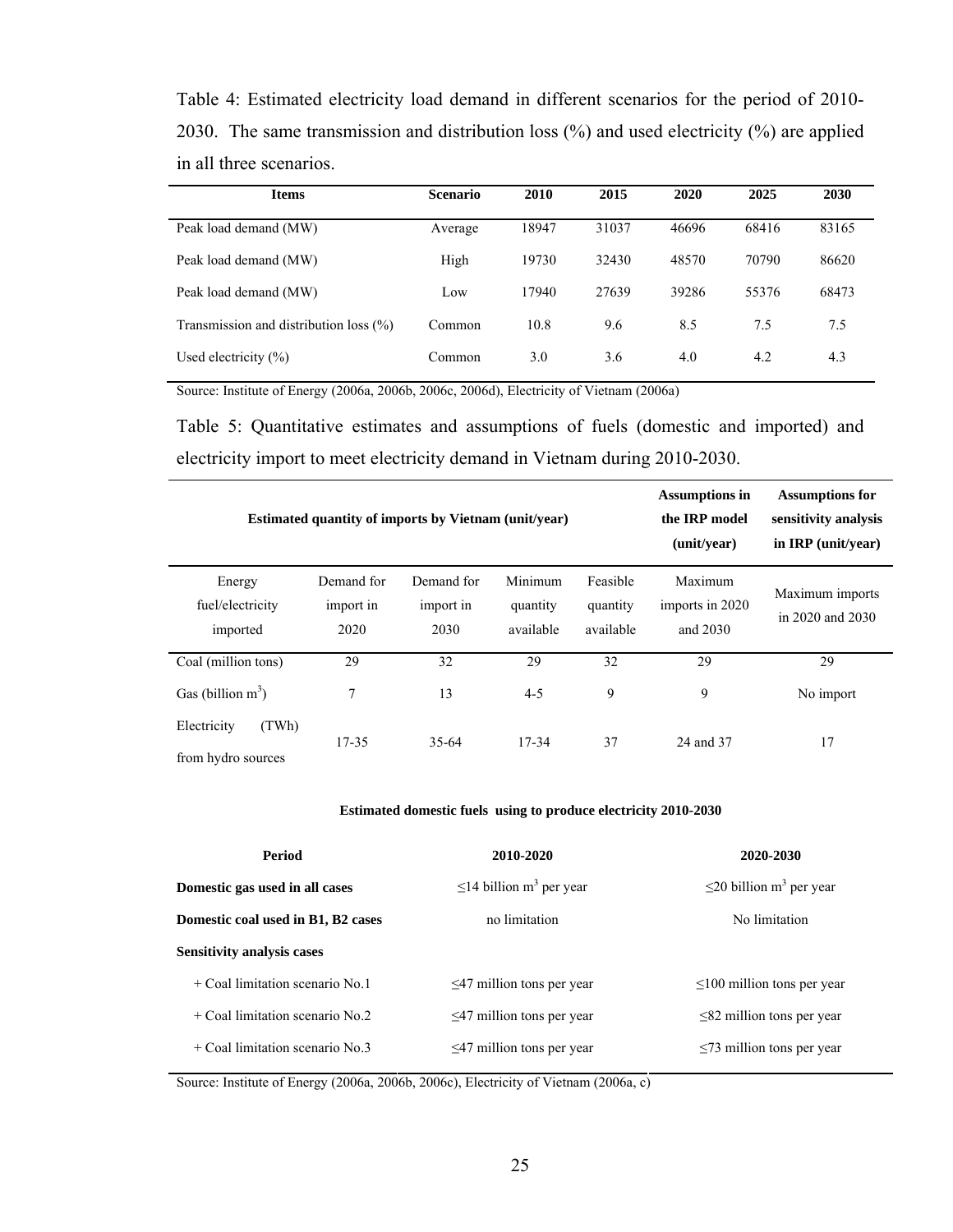|                                    |              | <b>Renewable sources</b> |                                                                                                                         |         | <b>Fossil fuel sources</b> |                                     |                       |              |        |         |  |  |
|------------------------------------|--------------|--------------------------|-------------------------------------------------------------------------------------------------------------------------|---------|----------------------------|-------------------------------------|-----------------------|--------------|--------|---------|--|--|
|                                    | <b>RETs</b>  | Large<br>Hydro           | Hydro<br>Gas<br>Coal<br><b>Domestic</b><br><b>Domestic</b><br>Pump<br>Coal<br>Gas<br>import<br>import<br><b>Storage</b> |         |                            | Oil                                 | Electricity<br>import | <b>Total</b> |        |         |  |  |
| Generation capacity installed (MW) |              |                          |                                                                                                                         |         |                            |                                     |                       |              |        |         |  |  |
| <b>B1</b>                          | $\mathbf{0}$ | 14124                    | 10200                                                                                                                   | 35394   | 12000                      | 13200                               | 7500                  | 600          | 6815   | 99833   |  |  |
| B <sub>2</sub>                     | 4432         | 14124                    | 10200                                                                                                                   | 31194   | 12000                      | 13200                               | 7500                  | 600          | 6815   | 100065  |  |  |
|                                    |              |                          |                                                                                                                         |         |                            | <b>Electricity generation (GWh)</b> |                       |              |        |         |  |  |
| B1                                 | $\mathbf{0}$ | 1190299                  | 172234                                                                                                                  | 2235498 | 987940                     | 1887615                             | 509032                | 21405        | 385559 | 7389582 |  |  |
| B <sub>2</sub>                     | 369826       | 1190300                  | 172217                                                                                                                  | 1906878 | 964418                     | 1878085                             | 490006                | 21405        | 376974 | 7370108 |  |  |

Table 6: Electricity capacity generation in Vietnam, 2010-2030. B1: with no RETs. B2: with RETs. Simulations of the Vietnamese power sector were carried out using the IRP model.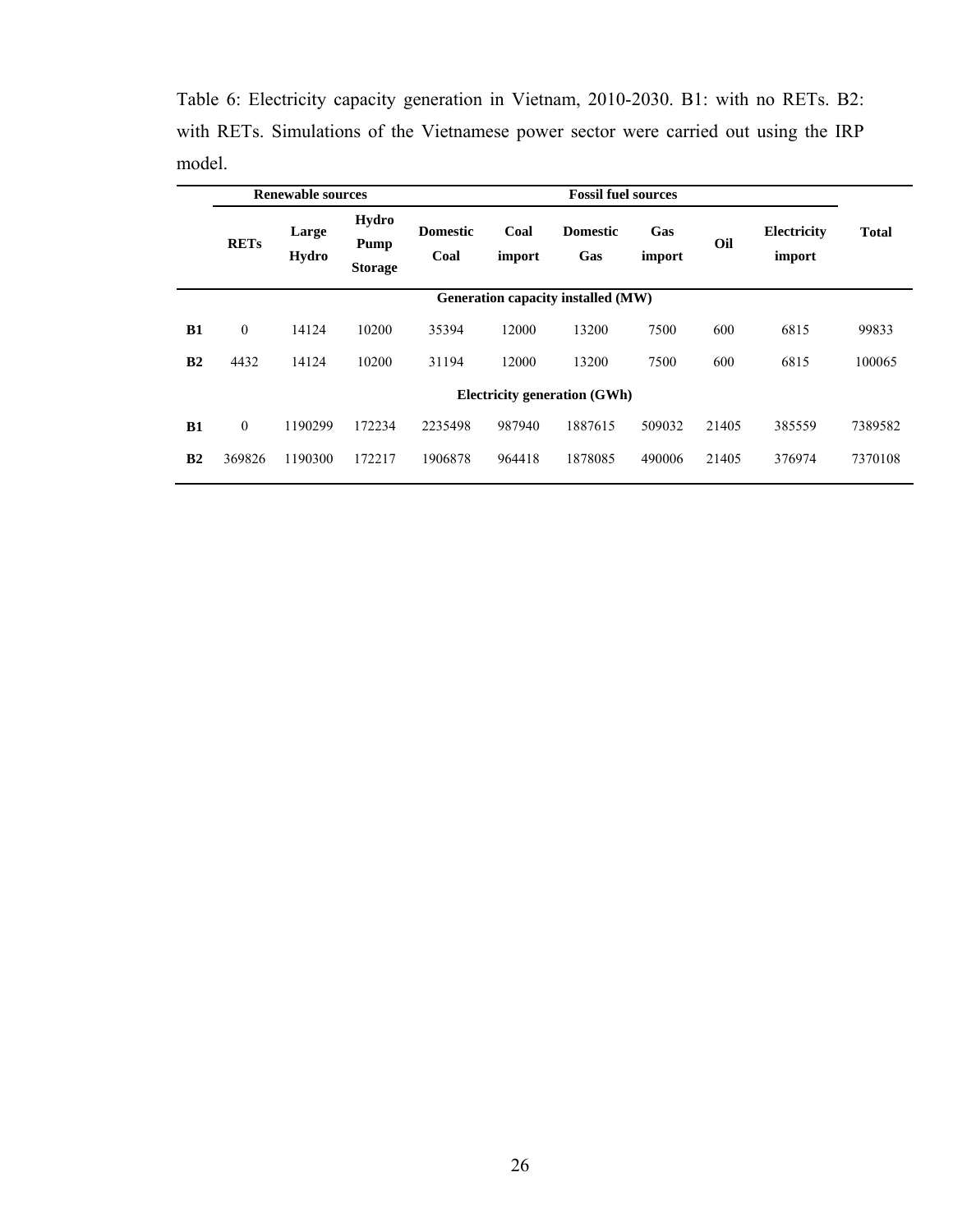Table 7: Technical, economic, and environmental comparison between the B1 scenario (no RETs) and the B2 scenario (with RETs) for the period 2010-2030. Simulations of the Vietnamese power sector were carried out using the IRP model.

|                                                                      | Without    | With       | Avoided    | <b>Avoided</b> |  |
|----------------------------------------------------------------------|------------|------------|------------|----------------|--|
| Point of comparison                                                  | renewables | renewables | (absolute) | $(\%)$         |  |
| 1. Electricity utility implications                                  |            |            |            |                |  |
| Total generation capacity added over 2010-2030 (MW)                  | 81788      | 82020      | $-232$     | $-0.28$        |  |
| Total generation capacity installed up to 2030 (MW)                  | 99833      | 100065     | $-232$     | $-0.23$        |  |
| Total electricity generation over 2010-2030 (TWh)                    | 7389.6     | 7370.1     | 19.5       | 0.26           |  |
| Average loss of load probability (%)                                 | 0.05       | $0.01\,$   | 0.04       | 83.15          |  |
| Average expected energy not served (GWh)                             | 57.69      | 8.51       | 49.18      | 85.25          |  |
| Average thermal efficiency (%)                                       | 46.72      | 47.20      | $-0.48$    | $-1.03$        |  |
| Average capacity factor (%)                                          | 64.69      | 64.31      | 0.38       | 0.59           |  |
| 2. Implications for energy resource conservation and energy security |            |            |            |                |  |
| Domestic fuel consumption over 2010-2030                             |            |            |            |                |  |
| - Coal (million tons)                                                | 971        | 830        | 141.4      | 14.56          |  |
| - Gas (billion $m^3$ )                                               | 296        | 295        | 1.53       | 0.52           |  |
| Imported fuel consumption over 2010-2030                             |            |            |            |                |  |
| - Coal (million tons)                                                | 311        | 304        | 7.41       | 2.38           |  |
| - Gas (billion $m^3$ )                                               | 78         | 75         | 2.93       | 3.74           |  |
| - Oil (million tons)                                                 | 5.02       | 5.02       | 0.00       | 0.00           |  |
| Imported electricity during 2010-2030 (TWh)                          | 385.6      | 377        | 8.6        | 2.23           |  |
| 3. Economic Implications                                             |            |            |            |                |  |
| Fuel and variable O&M cost during 2010-2030 (million \$)             | 26 864     | 25 748     | 1,116      | 4.15           |  |
| Total discounted planning cost during 2010-2030 (million \$)         | 48 167     | 46 905     | 1,262      | 2.62           |  |
| Average incremental cost AIC (\$cent/kWh)                            | 4.01       | 3.98       | 0.03       | 0.75           |  |
| Long run average cost LRAC (\$cent/kWh)                              | 2.97       | 2.90       | 0.07       | 2.36           |  |
| <b>4. Environmental Implications</b>                                 |            |            |            |                |  |
| Total emissions during 2010-2030                                     |            |            |            |                |  |
| - $CO2$ emission (Mton)                                              | 3 8 2 5    | 3 5 1 2    | 313        | 8.20           |  |
| - $SO_2$ emission (Kton)                                             | 2601       | 2 5 2 0    | 81         | 3.13           |  |
| - $NOX$ emission (Kton)                                              | 6 0 1 5    | 5 7 6 7    | 248        | 4.12           |  |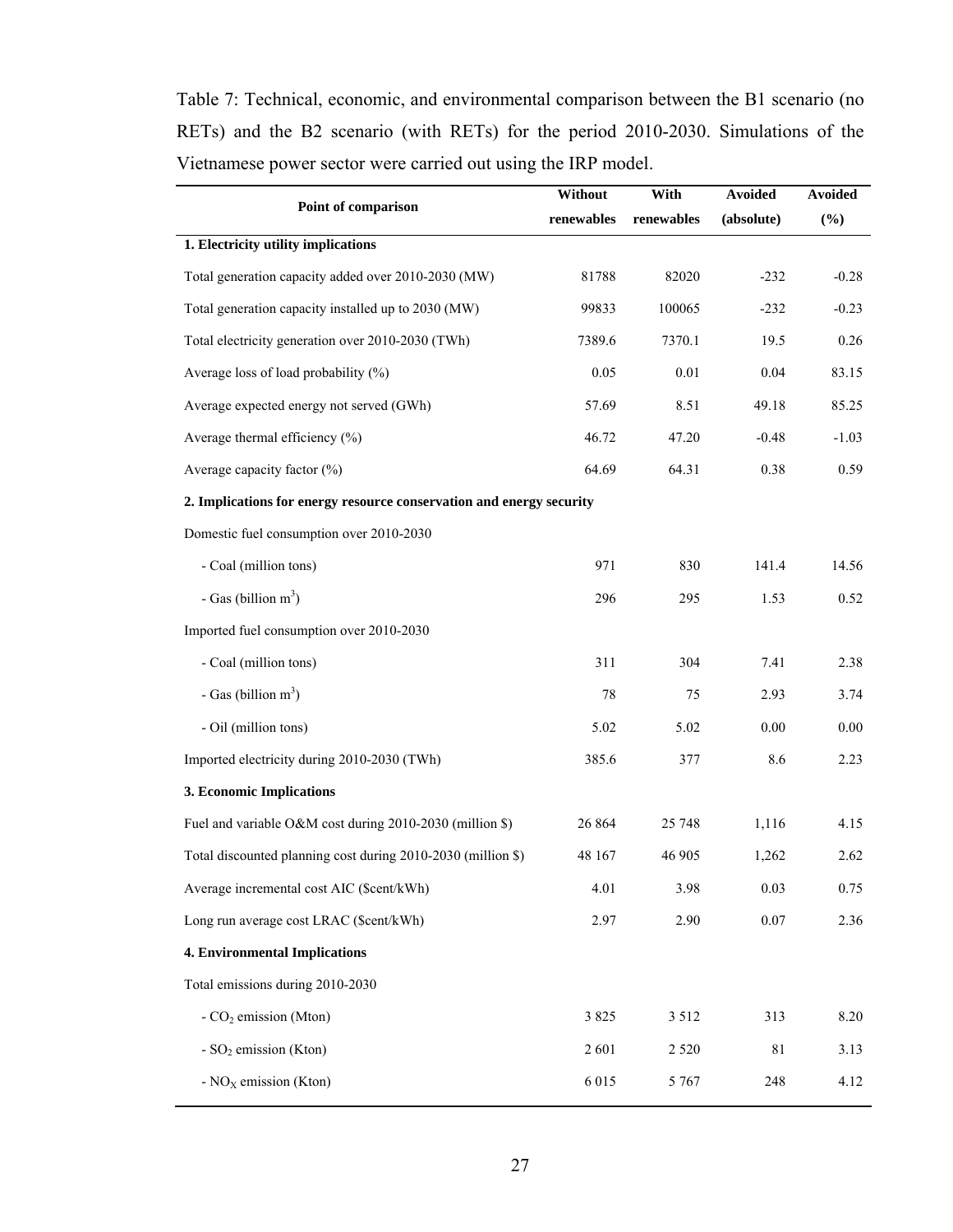Table 8: Power capacity and electricity generation by type of renewables and fossil fuels generation sources in Vietnam, 2010-2030. B2: baseline scenario using RETs. SA1-SA7: different sensitivity analysis scenarios. Simulations were carried out using the IRP model.

| <b>Scenarios</b>                                                                           | Mini<br>hydro    | <b>Small</b><br>Hydro | <b>Biomass</b> | Wood             | Wind             | Geo-<br>thermal | <b>Solar</b>     | Large<br>Hydro | Dom-<br>Coal | Imp-<br>Coal | Dom-Gas | <b>Imp-Gas</b> |
|--------------------------------------------------------------------------------------------|------------------|-----------------------|----------------|------------------|------------------|-----------------|------------------|----------------|--------------|--------------|---------|----------------|
| Total generation capacity in 2030 (MW)                                                     |                  |                       |                |                  |                  |                 |                  |                |              |              |         |                |
| $B2$ :                                                                                     | $\boldsymbol{0}$ | 2 0 3 2               | 1 0 0 0        | $\boldsymbol{0}$ | $\theta$         | 1 400           | $\mathbf{0}$     | 14 124         | 31 194       | 12 000       | 13 200  | 7 5 0 0        |
| <b>SA1</b> : No fuel gas import                                                            | $\overline{0}$   | 2 0 3 2               | 1 000          | $\boldsymbol{0}$ | $\mathbf{0}$     | 1 400           | $\boldsymbol{0}$ | 14 124         | 39 29 4      | 12 000       | 13 200  | $\blacksquare$ |
| Limited<br>$SA2$ :<br>electricity<br>import<br>(maximum amount of 17 TWh/year)             | $\boldsymbol{0}$ | 2 0 3 2               | 1 000          | $\boldsymbol{0}$ | $\boldsymbol{0}$ | 1 400           | $\boldsymbol{0}$ | 14 124         | 38 394       | 12 000       | 13 200  | 3750           |
| <b>SA3</b> : Low load demand                                                               | $\mathbf{0}$     | 2 0 3 2               | 1 0 0 0        | $\boldsymbol{0}$ | $\mathbf{0}$     | 1 400           | $\boldsymbol{0}$ | 14 124         | 14 9 94      | 12 000       | 13 200  | 7 500          |
| SA4: High load demand                                                                      | $\boldsymbol{0}$ | 2 0 3 2               | 1 000          | $\boldsymbol{0}$ | $\mathbf{0}$     | 1 400           | $\mathbf{0}$     | 14 124         | 35 094       | 12 000       | 13 200  | 7 500          |
| SA5: High fuel prices                                                                      | 100              | 2 4 3 2               | 1 0 0 0        | $\boldsymbol{0}$ | $\mathbf{0}$     | 1 400           | $\boldsymbol{0}$ | 14 803         | 36 294       | 12 000       | 13 200  | 7 500          |
| High fuel<br>$S\mathbf{A6}$ :<br>prices $+$<br>wind<br>technology cost falls to 900US\$/kW | 100              | 2 3 3 2               | 1 0 0 0        | $\mathbf{0}$     | 4 6 22           | 1 400           | $\overline{0}$   | 14803          | 36 594       | 12 000       | 13 200  | 7 500          |
| <b>SA7</b> : High fuel prices $+$ wood energy<br>technology cost falls to 1500US\$/kW      | 100              | 2 3 3 2               | 1 0 0 0        | 100              | $\boldsymbol{0}$ | 1 400           | $\mathbf{0}$     | 14803          | 36 594       | 12 000       | 13 200  | 7 500          |
| $SA8 = SA1 + SA2 + SA5 + no$<br>limited<br>domestic coal supply                            | 100              | 3 9 1 7               | 1 000          | $\boldsymbol{0}$ | $\overline{0}$   | 1 400           | $\boldsymbol{0}$ | 17 253         | 38 094       | 12 000       | 13 950  |                |
| $SA9:=SA1+SA2+SA5+$<br>limited<br>domestic coal supply as scenario No.1                    | 100              | 3917                  | 1 0 0 0        | 100              | 7888             | 1 400           | $\boldsymbol{0}$ | 18 0 89        | 34 894       | 12 000       | 13 950  |                |
| $SA10:=SA1+SA2+SA5+$<br>limited<br>domestic coal supply as scenario No.2                   | 100              | 3917                  | 1 0 0 0        | 100              | 22 276           | 1 400           | $\boldsymbol{0}$ | 17561          | 28 3 9 4     | 12 000       | 13 950  |                |
| $SA11:=SA1+SA2+SA5+$<br>limited<br>domestic coal supply as scenario No.3                   | 100              | 3 9 1 7               | 1 0 0 0        | 100              | 29 4 7 8         | 1 400           | $\boldsymbol{0}$ | 17561          | 25 3 9 4     | 12 000       | 13 950  |                |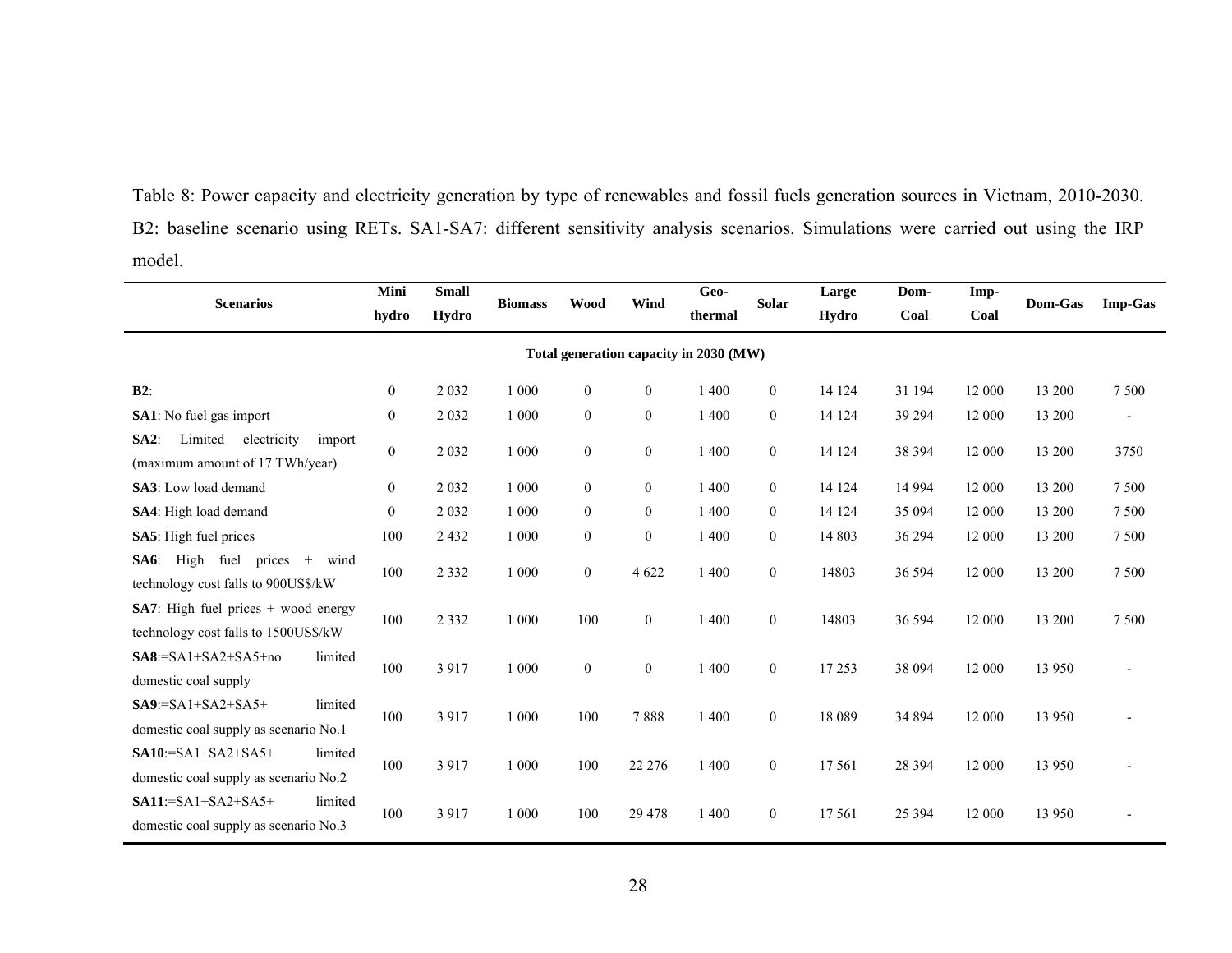| <b>Scenarios</b>                                                                                          | Mini           | <b>Small</b> |                | Wood             | Wind             | Geo-    | <b>Solar</b>     | Large         | Dom-          | Imp-    | Dom-Gas   |                |
|-----------------------------------------------------------------------------------------------------------|----------------|--------------|----------------|------------------|------------------|---------|------------------|---------------|---------------|---------|-----------|----------------|
|                                                                                                           | hydro          | Hydro        | <b>Biomass</b> |                  |                  | thermal |                  | Hydro         | Coal          | Coal    |           | <b>Imp-Gas</b> |
| Total electricity generation during 2010-2030 (GWh)                                                       |                |              |                |                  |                  |         |                  |               |               |         |           |                |
| $B2$ :                                                                                                    | $\overline{0}$ | 146 497      | 99 061         | $\mathbf{0}$     | $\mathbf{0}$     | 124 268 | $\overline{0}$   | 1 190 300     | 1906878       | 964 418 | 1878085   | 490 006        |
| <b>SA1</b> : No gas imported                                                                              | $\overline{0}$ | 154 954      | 99 061         | $\mathbf{0}$     | $\mathbf{0}$     | 124 268 | $\boldsymbol{0}$ | 1 190 304     | 2 505 917     | 985 802 | 1757930   | $\overline{a}$ |
| Limited electricity<br>imported<br>$SA2$ :<br>(maximum amount of 17 TWh/year)                             | $\theta$       | 152 135      | 99 061         | $\theta$         | $\theta$         | 124 268 | $\overline{0}$   | 1 190 302     | 2 405 553     | 983 664 | 1 836 735 | 200 901        |
| SA3: Low load demand                                                                                      | $\overline{0}$ | 132 678      | 96 129         | $\mathbf{0}$     | $\mathbf{0}$     | 124 268 | $\overline{0}$   | 1 177 379     | 1 023 480     | 857499  | 1858525   | 344 188        |
| SA4: High load demand                                                                                     | $\mathbf{0}$   | 148 511      | 99 061         | $\mathbf{0}$     | $\mathbf{0}$     | 124 268 | $\overline{0}$   | 1 190 303     | 2 146 287     | 983 663 | 1 875 945 | 488 037        |
| SA5: High fuel prices                                                                                     | 4917           | 167911       | 99 061         | $\mathbf{0}$     | $\theta$         | 124 268 | $\mathbf{0}$     | 1 224 489     | 2 187 057     | 964 419 | 1911078   | 96 900         |
| $S\text{A6}$ :<br>High<br>fuel<br>prices +<br>wind<br>falls<br>technology<br>cost<br>around<br>900US\$/kW | 4917           | 162 994      | 99 061         | $\mathbf{0}$     | 240 244          | 124 268 | $\boldsymbol{0}$ | 1 224 489     | 2 2 8 3 2 3 7 | 878 882 | 1913 122  | 89 596         |
| <b>SA7</b> : High fuel prices $+$ wood energy<br>falls<br>technology<br>cost<br>around<br>1500US\$/kW     | 4 7 2 8        | 162 994      | 99 061         | 10 612           | $\mathbf{0}$     | 124 268 | $\mathbf{0}$     | 1 224 490     | 2 2 8 3 5 8 5 | 878 882 | 1 907 449 | 87671          |
| $SA8:=SA1+SA2+SA5+no$<br>limited<br>domestic coal                                                         | 4917           | 200 482      | 99 061         | $\boldsymbol{0}$ | $\boldsymbol{0}$ | 124 268 | $\boldsymbol{0}$ | 1 303 867     | 2 5 5 0 5 2 3 | 819 007 | 1875 183  |                |
| $SA9:=SA1+SA2+SA5+$<br>limited<br>domestic coal supply as scenario No.1                                   | 4917           | 200 482      | 99 061         | 2948             | 21883            | 124 268 | $\mathbf{0}$     | 1 3 1 5 9 0 1 | 2 5 3 5 1 8 5 | 816868  | 1856990   |                |
| $SA10:=SA1+SA2+SA5+$<br>limited<br>domestic coal supply as scenario No.2                                  | 4917           | 200 482      | 99 061         | 5 1 5 9          | 101 434          | 124 268 | $\boldsymbol{0}$ | 1 304 684     | 2 418 797     | 819 007 | 1881313   |                |
| $SA11:=SA1+SA2+SA5+$<br>limited<br>domestic coal supply as scenario No.3                                  | 4917           | 200 482      | 99 061         | 5896             | 161 836          | 124 268 | $\mathbf{0}$     | 1 309 143     | 2 347 359     | 819 007 | 1 884 104 |                |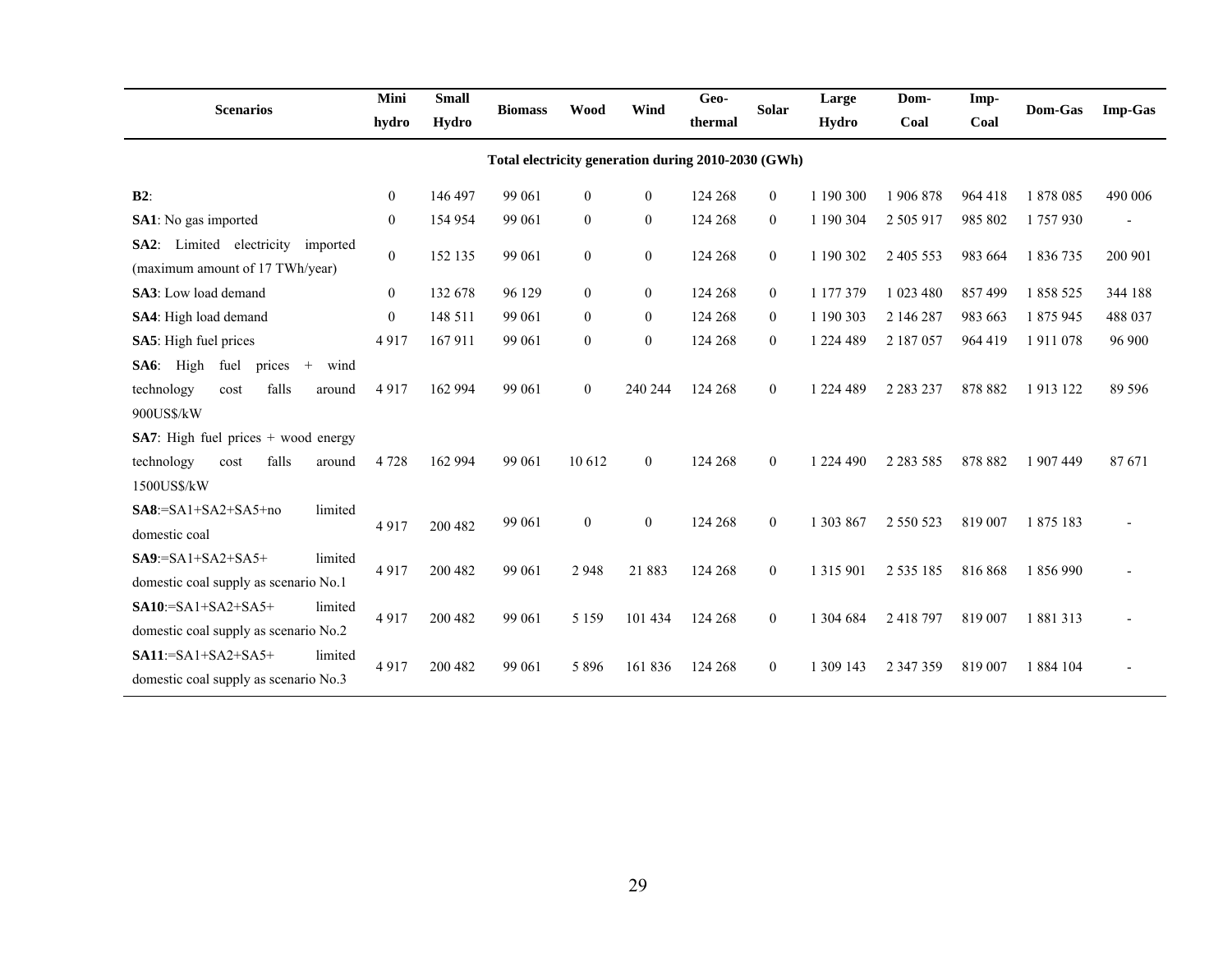



Source: Institute of Energy, 2006b

Figure 2. History and forecasts of electricity energy and peak load demand in Vietnam, 1995-2030.

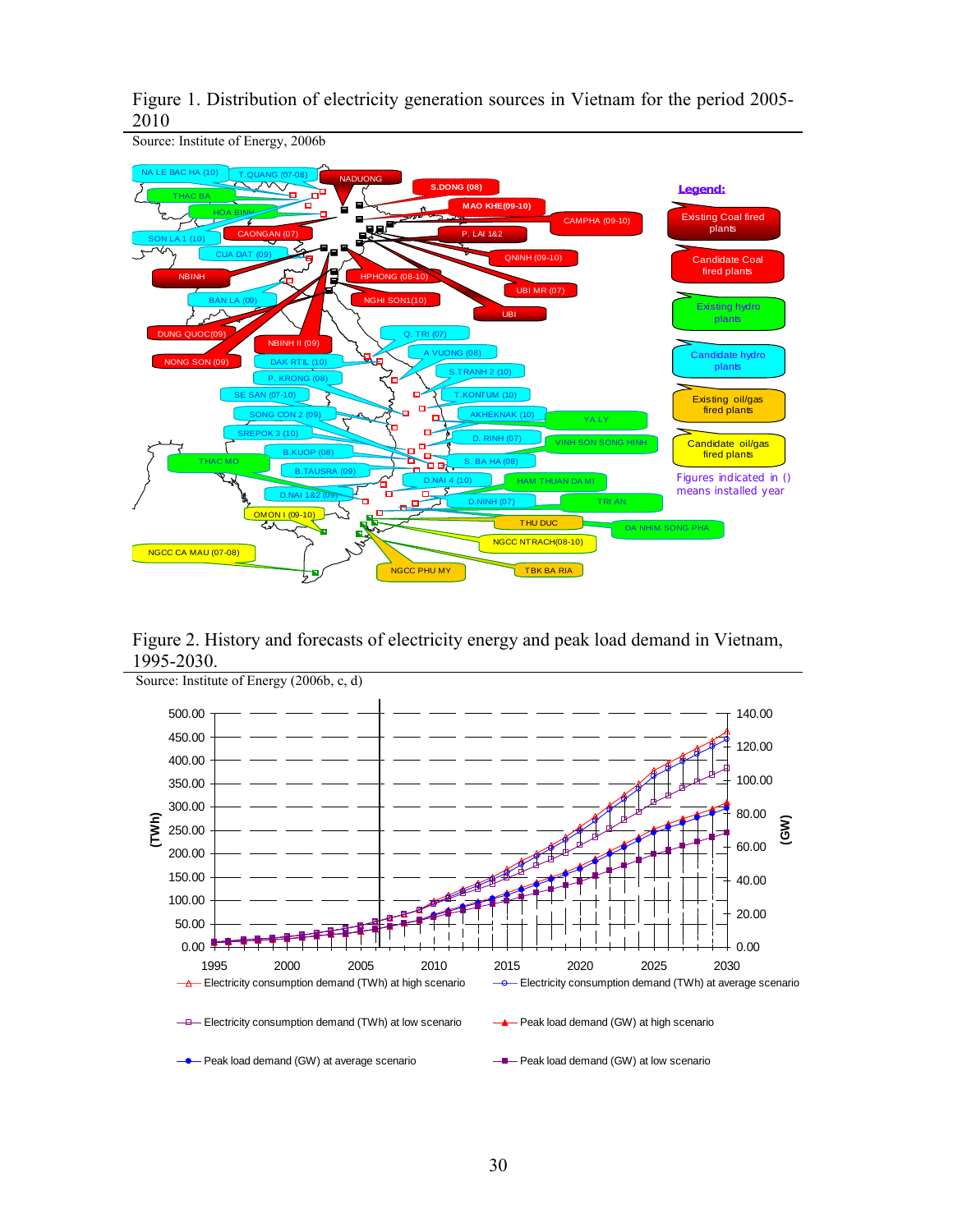

Figure 3. Annual fuel demand of domestic natural gas (billion  $m<sup>3</sup>$ ) and coal (million tons) for electricity generation during 2010-2030 in the B1 and B2 scenarios